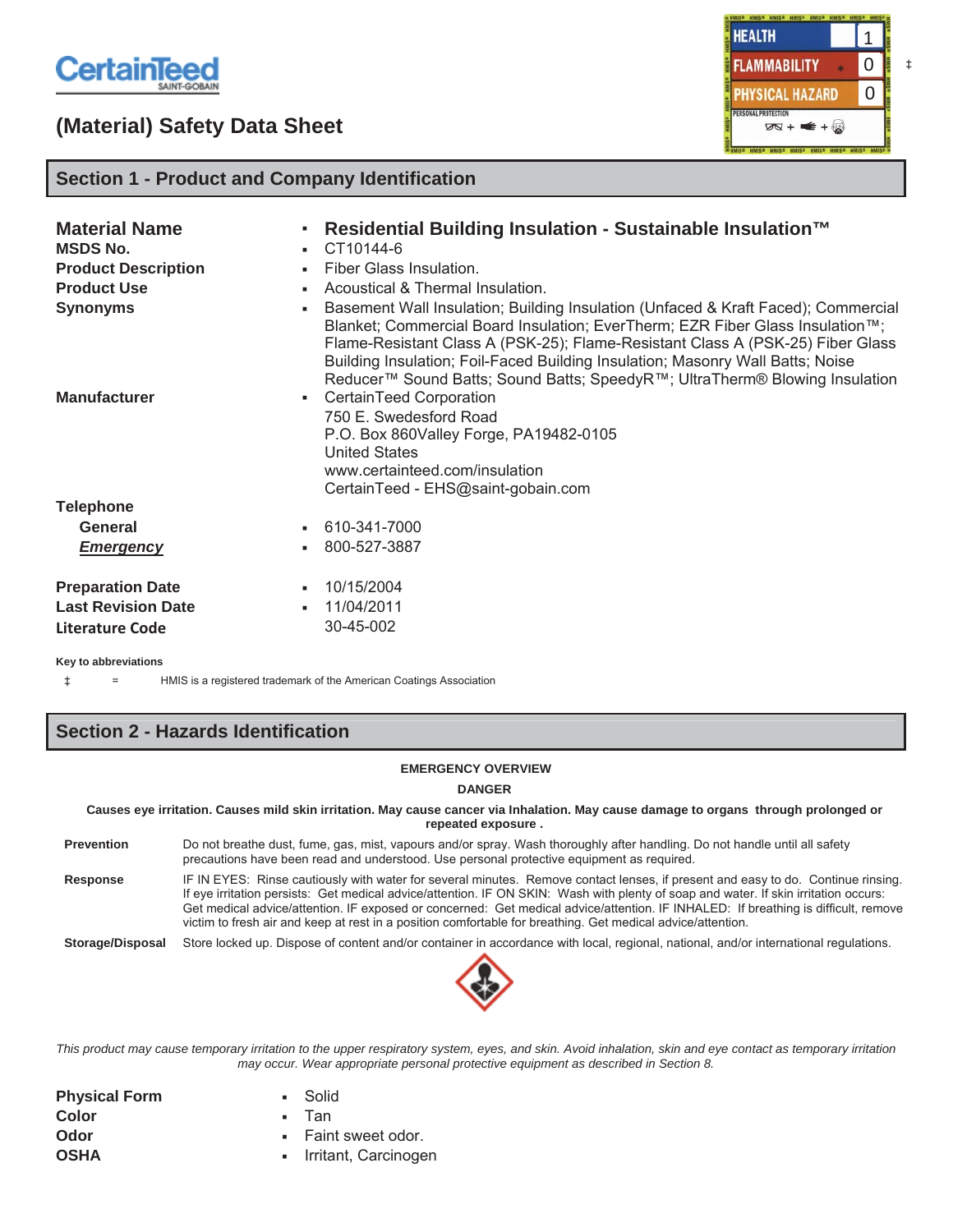

| <b>WHMIS</b>     | Class D - Poisonous and Infectious Materials - Division 2 - Subdivision A, Class D -<br>٠<br>Poisonous and Infectious Materials - Division 2 - Subdivision B<br>(T)                                         |
|------------------|-------------------------------------------------------------------------------------------------------------------------------------------------------------------------------------------------------------|
| EU<br><b>GHS</b> | None<br>٠<br>• Specific Target Organ Toxicity Repeated Exposure - Category 2, Skin<br>Corrosion/Irritation - Category 3, Serious Eye Damage, Eye Irritation - Category 2B,<br>Carcinogenicity - Category 1B |

- **Route Of Entry The Route Of Entry Fig. 3. Inhalation, Skin, Eye, Ingestion/Oral** 
	-
	- Skin/Dermal, Lungs
- - **Acute (Immediate)** The dust from this material may cause respiratory irritation.
	- **Chronic (Delayed)** Fiber glass wool is a possible cancer hazard. Fiber glass wool has caused cancer in animals but has not produced cancer by inhalation in humans. Use of these products has not been shown to cause cancer in humans.
	- **Acute (Immediate)** The May cause irritation.
	- **Chronic (Delayed)** No data available.
	- Acute (Immediate) **Fig. 2** Contact with the eyes may cause irritation due to the abrasive action of the dust. Not expected to cause prolonged or significant eye irritation. Material is dusty and may scratch the surface of the eye.
	- **Chronic (Delayed) The State Media available.**
	- **Acute (Immediate)**  $\bullet$  Unlikely. Contact physician if unusual reaction is noted.
	- **Chronic (Delayed) In the State Available.**
- **Carcinogenic Effects** This product contains glass wool insulation fibers. Following a thorough review of all the medical-scientific data available at a meeting in October 2001, the IARC panel lowered the classification for glass wool insulation fibers from a Group 2B classification ("possibly carcinogenic to humans") to a Group 3 classification ("not classifiable as to carcinogenicity to humans"). According to IARC, there is "no evidence of increased risks of lung cancer or of mesothelioma from occupational exposures during manufacturing of these materials, and inadequate evidence overall of any cancer risk." This product contains petroleum asphalt. Asphalt fumes arise from hot asphalt. Asphalt fumes (CAS # 8052-42-4): In 1985/87, IARC (International Agency for Research on Cancer) concluded the following: (a) Bitumens are not classifiable as to their carcinogenicity to humans (Group 3). (b) Extracts of steam- and air-refined bitumens are possibly carcinogenic to humans (Group 2B). IARC found that evidence for carcinogenicity from animal studies was: inadequate for undiluted airrefined bitumens; limited for steam-refined and cracking residue bitumens; sufficient for extracts of steam-refined and air-refined bitumen. IARC found that human evidence for carcinogenicity of asphalt fumes was inadequate. Studies of roofers indicated an excess of cancers; however, IARC concluded that, since roofers may be exposed also to coal-tar pitches and other materials, "the excess cancer risk cannot be attributed specifically to bitumens." In 1994, a published review of 20 epidemiology studies of asphalt workers and roofers agreed with IARC, that current human evidence is inadequate for the carcinogenicity of asphalt fumes in humans. Trace amounts of polynuclear aromatic hydrocarbons (PAHs) may be present in some asphalts and can be released upon excessive heating, which results in thermal

**Target Organs Target Organs Target Organs Medical Conditions Aggravated by Exposure**

**Potential Health Effects Inhalation**

**Skin**

**Eye**

**Ingestion**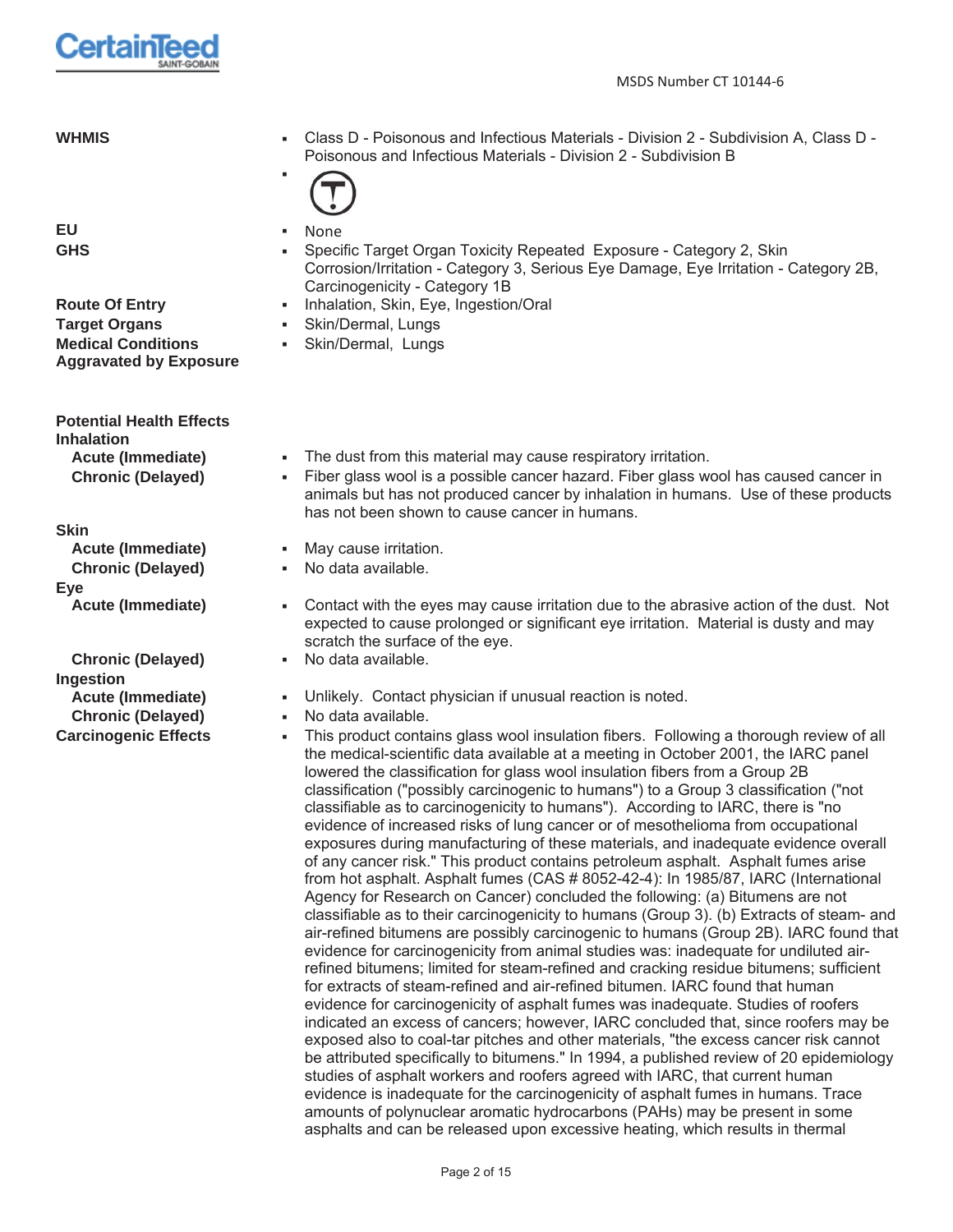

cracking of the asphalt compounds. Some of these PAHs have been identified as having the potential to induce carcinogenic and reproductive health effects.

| <b>Carcinogenic Effects</b>                    |            |                              |                                                  |  |  |
|------------------------------------------------|------------|------------------------------|--------------------------------------------------|--|--|
|                                                | <b>CAS</b> | <b>IARC</b>                  | <b>NTP</b>                                       |  |  |
| Asphalt                                        | 8052-42-4  | Group 2B-Possible Carcinogen | Not Established                                  |  |  |
| Acetic acid, vinyl ester, polymer              | 9003-20-7  | Group 3-Not Classifiable     | Not Established                                  |  |  |
| Glass, oxide, chemicals as Glass<br>wool fiber | <b>NDA</b> | Group 3-Not Classifiable     | Reasonably Anticipated to be Human<br>Carcinogen |  |  |

**Other Information Exercise 3 Fearing Conservation: Some blowing machines used to install blown-in products** create elevated sound levels which may affect workers' hearing. Use of hearing protection by workers exposed above 85 dB(A) as an 8-hour TWA is recommended.

*See Section 12 for Ecological Information.*

## **Section 3 - Composition/Information on Ingredients**

| <b>Hazardous Components</b>                                                                                                 |                                                                              |                           |                                                                                                                   |                                          |                         |            |  |
|-----------------------------------------------------------------------------------------------------------------------------|------------------------------------------------------------------------------|---------------------------|-------------------------------------------------------------------------------------------------------------------|------------------------------------------|-------------------------|------------|--|
| <b>Chemical Name</b>                                                                                                        | CAS                                                                          | $%$ (wt)                  | <b>UN:EINECS</b>                                                                                                  | <b>LD50/LC50</b>                         | EUR&S<br><b>Phrases</b> | Other      |  |
| Glass, oxide, chemicals                                                                                                     | 65997-17-<br>3                                                               | 78% TO<br>97%             |                                                                                                                   | <b>NDA</b>                               | <b>NDA</b>              | <b>NDA</b> |  |
| Asphalt                                                                                                                     | 8052-42-4                                                                    | 0% TO<br>17%              | NA1999, 232-<br>Ingestion/Oral-Rat LD50 · >5000<br>mg/kglnhalation-Rat LC50 · >94.4<br>490-9<br>mg/m <sup>3</sup> |                                          | <b>NDA</b>              | <b>NDA</b> |  |
| Proprietary                                                                                                                 | Proprietary                                                                  | 3% TO<br>9%               | Proprietary                                                                                                       | <b>NDA</b>                               | <b>NDA</b>              | <b>NDA</b> |  |
| Hydrotreated heavy paraffinic petroleum<br>distillate (highly refined)                                                      | 64742-54-                                                                    | 0.5%<br><b>TO</b><br>1.5% | 265-157-1                                                                                                         | <b>NDA</b>                               | Carc.Cat.2:<br>R45      | <b>NDA</b> |  |
|                                                                                                                             |                                                                              |                           | <b>Non-Hazardous Components</b>                                                                                   |                                          |                         |            |  |
| <b>Chemical Name</b>                                                                                                        | <b>CAS</b>                                                                   | $%$ (wt)                  | <b>UN:EINECS</b>                                                                                                  | <b>LD50/LC50</b>                         | EUR&S<br><b>Phrases</b> | Other      |  |
| Mineral oil, petroleum distillates, solvent-<br>dewaxed heavy paraffinic (severe solvent-<br>refiningand/or hydrotreatment) | 64742-65-<br>U                                                               | 0.5%<br>TO<br>1.5%        | 265-169-7                                                                                                         | <b>NDA</b>                               | Carc.Cat.2:<br>R45      | <b>NDA</b> |  |
| Acetic acid, vinyl ester, polymer                                                                                           | 9003-20-7<br>$< 11\%$<br><b>NDA</b><br>Ingestion/Oral-Rat LD50 · >25<br>g/kg |                           | <b>NDA</b>                                                                                                        | <b>NDA</b>                               |                         |            |  |
| Acetic acid ethenyl ester, polymer with<br>ethene                                                                           | 24937-78-<br>8                                                               | $< 7\%$                   | <b>NDA</b>                                                                                                        | Ingestion/Oral-Rat LD50 · >2500<br>mg/kg | <b>NDA</b>              | <b>NDA</b> |  |

Under United States Regulations (29 CFR 1900.1200 - Hazard Communication Standard), this product is considered hazardous. In Canada, the product mentioned above is considered hazardous under the Workplace Hazardous Materials Information System (WHMIS). According to the Globally Harmonized Standard for Classification and Labeling (GHS) this product is considered hazardous.

*See Section 11 for Toxicological Information.*

| <b>Section 4 - First Aid Measures</b> |                                                                                                                                                                                                                                                                                   |  |  |  |
|---------------------------------------|-----------------------------------------------------------------------------------------------------------------------------------------------------------------------------------------------------------------------------------------------------------------------------------|--|--|--|
| <b>Inhalation</b><br><b>Skin</b>      | - Remove to fresh air immediately and notify medical personnel and supervisor.<br>- After contact with skin, take off immediately all contaminated clothing and wash<br>immediately with plenty of soap and water. If irritation develops and persists, get<br>medical attention. |  |  |  |
| Eye                                   | • Do no rub or scratch your eyes. Immediately flush eyes with plenty of water for at                                                                                                                                                                                              |  |  |  |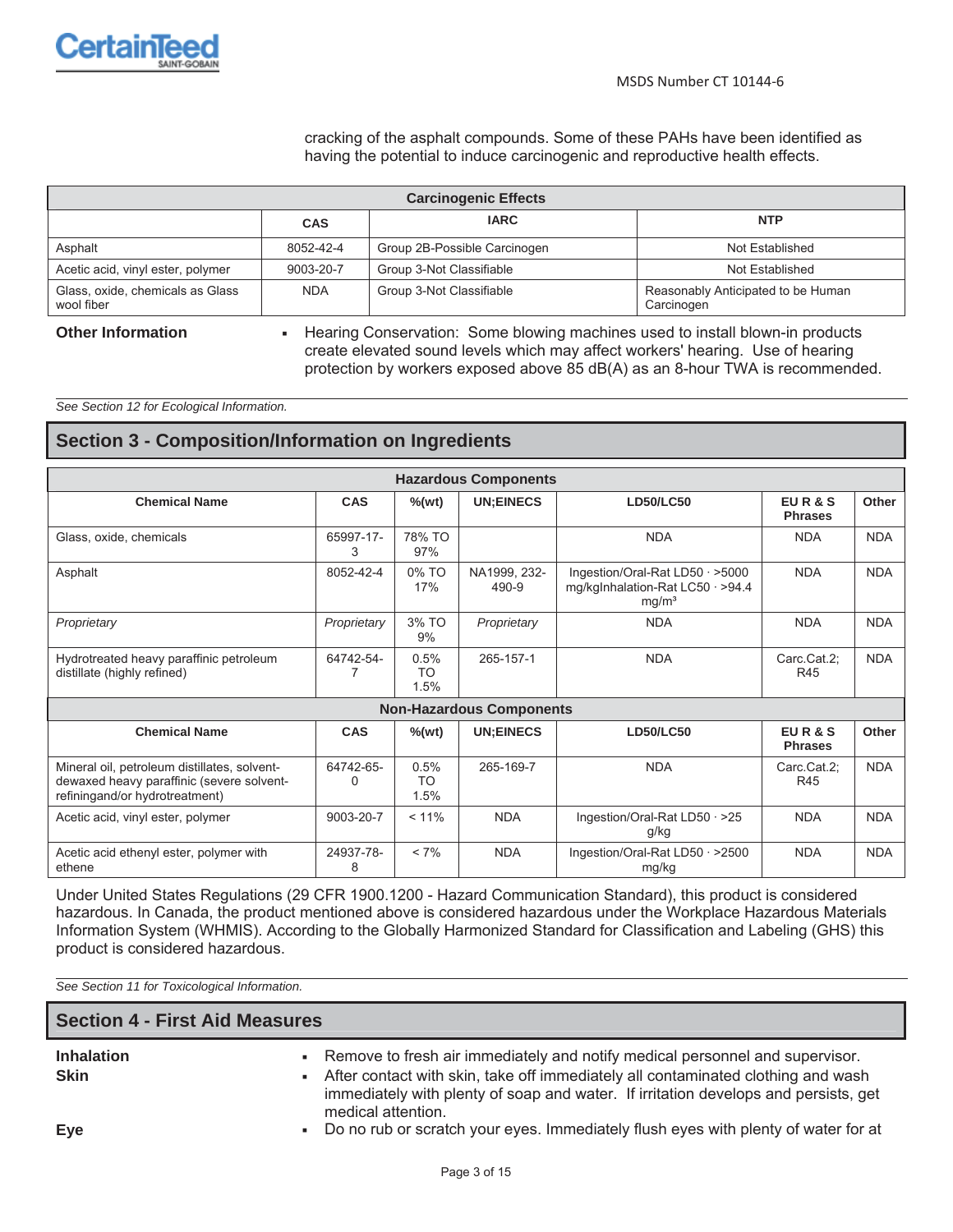

|           | least 15 minutes and notify medical personnel and supervisor. |
|-----------|---------------------------------------------------------------|
| Ingestion | - Unlikely. Consult physician if unusual reaction is noted.   |

*See Section 2 for Potential Health Effects.*

| <b>Section 5 - Fire Fighting Measures</b>                              |                                                                                                                                                                                                                                                                                                                                                                                                                                                                                                                                            |  |  |  |
|------------------------------------------------------------------------|--------------------------------------------------------------------------------------------------------------------------------------------------------------------------------------------------------------------------------------------------------------------------------------------------------------------------------------------------------------------------------------------------------------------------------------------------------------------------------------------------------------------------------------------|--|--|--|
| <b>Extinguishing Media</b><br><b>Unsuitable Extinguishing</b><br>Media | Use that which is applicable to surrounding fire.<br>None known.<br>٠.                                                                                                                                                                                                                                                                                                                                                                                                                                                                     |  |  |  |
| <b>Firefighting Procedures</b>                                         | Fire fighters should avoid inhaling any combustion products. Firefighters should<br>wear full-face, self contained breathing apparatus and impervious protective<br>clothing.                                                                                                                                                                                                                                                                                                                                                              |  |  |  |
| <b>Unusual Fire and Explosion</b><br><b>Hazards</b>                    | Does not support combustion. These products contain a cured binder and various<br>facings which contain retardant systems to reduce the possibility of fire. Use of<br>plasma or other type of cutting tool may cause the release of toxic fumes and<br>smoke. Facings on these products may burn. Do not leave facing exposed when<br>working close to an open flame. If burned, the materials could release toxic fumes.                                                                                                                 |  |  |  |
| <b>Hazardous Combustion</b><br><b>Products</b>                         | If burned, the materials could release toxic fumes and smoke. The binder and kraft<br>facings combustion products include carbon-dioxide, hydrogen chloride, carbon<br>monoxide and molecular fragments of hydrocarbon particles, carbon-hydrogen-<br>nitrogen and nitrogen-oxygen compounds. Comparative animal inhalation toxicity<br>studies of combustion products on a number of CertainTeed fiber glass insulation<br>products found the insulation products to be no more toxic than wood based on<br>incapacitation and mortality. |  |  |  |
| <b>Protection of Firefighters</b>                                      | Wear full structural fire fighting protective clothing.                                                                                                                                                                                                                                                                                                                                                                                                                                                                                    |  |  |  |

# **Section 6 - Accidental Release Measures**

| <b>Personal Precautions</b><br><b>Emergency Procedures</b>                                                 | - Avoid contact with skin and eyes during clean-up.<br>• Persons not wearing appropriate protective equipment should be excluded from<br>area of spill until clean-up has been completed. Ventilate the contaminated area. |
|------------------------------------------------------------------------------------------------------------|----------------------------------------------------------------------------------------------------------------------------------------------------------------------------------------------------------------------------|
| <b>Environmental Precautions</b><br>Containment/Clean-up<br><b>Measures</b><br><b>Prohibited Materials</b> | No data available<br>$\mathbf{r}$<br>Vacuum dust deposits. Do not use compressed air for clean-up. Avoid generating<br>$\mathbf{u}$ .<br>dust.<br>None known.<br>No data available.                                        |

| <b>Section 7 - Handling and Storage</b>                     |                                                                                                                                                                                                                                                                                                                                                                                                           |  |  |  |
|-------------------------------------------------------------|-----------------------------------------------------------------------------------------------------------------------------------------------------------------------------------------------------------------------------------------------------------------------------------------------------------------------------------------------------------------------------------------------------------|--|--|--|
| <b>Handling</b>                                             | Do not breathe dust from this material. Keep this product from heat, sparks, or<br>п.<br>open flame. Use this product with adequate ventilation. Always wash work clothes<br>separately from other clothing. Wipe out the washer or sink to prevent loose glass<br>fibers from getting on other clothing. Wash thoroughly after handling. Use personal<br>protective equipment as described in Section 8. |  |  |  |
| <b>Storage</b>                                              | • Store in a dry place and under cover to protect product.                                                                                                                                                                                                                                                                                                                                                |  |  |  |
| <b>Special Packaging Materials</b>                          | None known.<br>$\mathbf{u}$ .                                                                                                                                                                                                                                                                                                                                                                             |  |  |  |
| <b>Incompatible Materials or</b><br><b>Ignition Sources</b> | None known.                                                                                                                                                                                                                                                                                                                                                                                               |  |  |  |
| <b>Other Information</b>                                    | No data available.                                                                                                                                                                                                                                                                                                                                                                                        |  |  |  |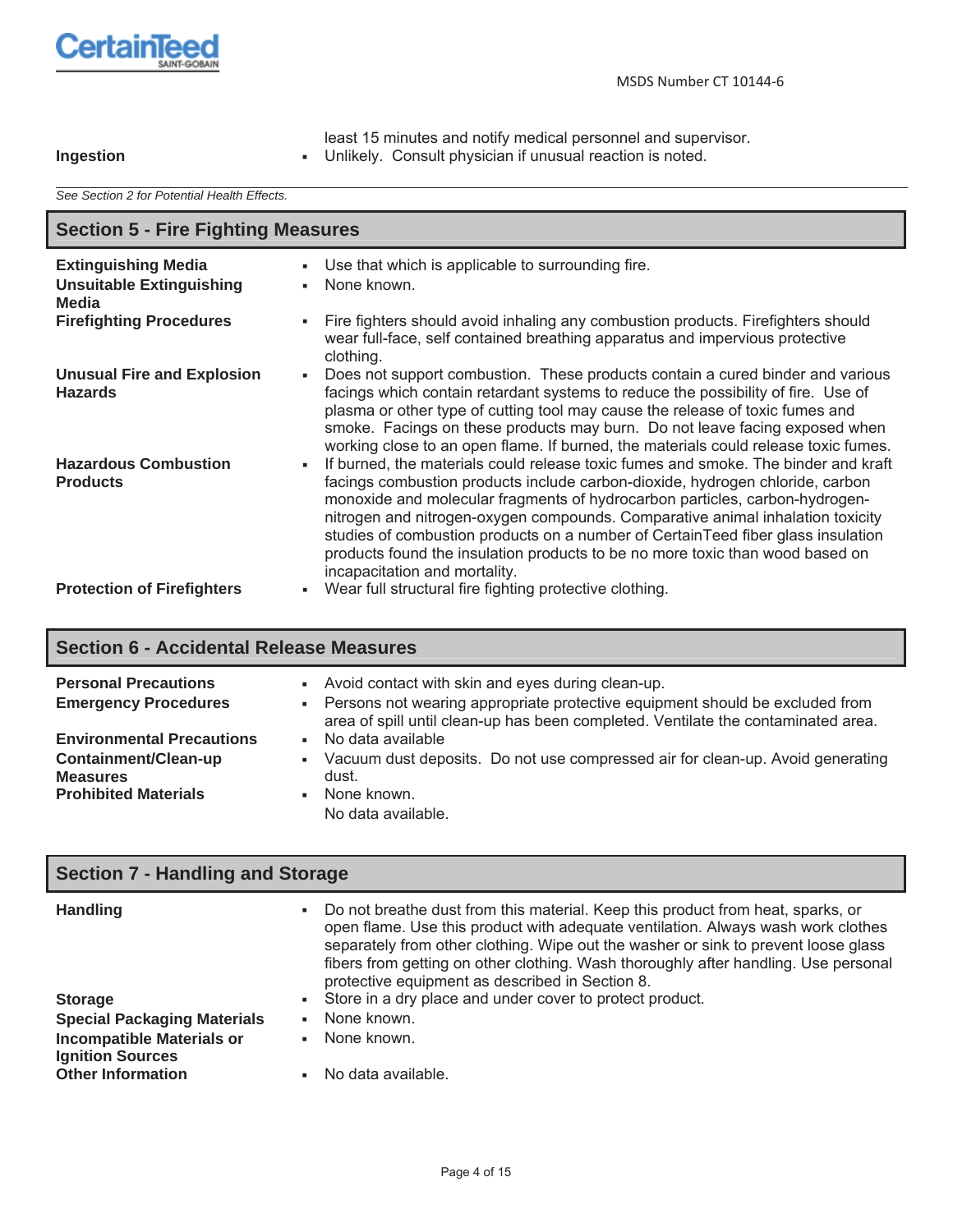

# **Section 8 - Exposure Controls/Personal Protection**

## **Personal Protective Equipment**

**Pictograms** 



| <b>Respiratory</b>                | Wear NIOSH-certified respirators when handling and applying fiber glass insulation<br>products in accordance with established exposure guidelines - If the exposure is<br>less than 10 times the exposure guild line wear 1/2 mask respirator, N95 or higher,<br>such as 3M brand #8210, #8511 or #8233. If the exposure is less than 50 times<br>the exposure guideline wear a full face respirator, N100 or higher, such as 3M<br>brand 6000 or 7000 series. |
|-----------------------------------|----------------------------------------------------------------------------------------------------------------------------------------------------------------------------------------------------------------------------------------------------------------------------------------------------------------------------------------------------------------------------------------------------------------------------------------------------------------|
| <b>Eye/Face</b>                   | Safety glasses with side shields should be worn at a minimum. In dusty<br>$\mathbf{u}$ .<br>environments chemical goggles should be worn.                                                                                                                                                                                                                                                                                                                      |
| <b>Hands</b>                      | Work clothing sufficient to prevent all skin contact should be worn, such as overalls,<br>long sleeves and cap.                                                                                                                                                                                                                                                                                                                                                |
| <b>Skin/Body</b>                  | No skin protection is ordinarily required under normal conditions of use. In<br>н.<br>accordance with good industrial hygiene practices, precautions should be taken to<br>avoid skin contact.                                                                                                                                                                                                                                                                 |
| <b>General Industrial Hygiene</b> | Wash hands, face and other potentially exposed areas immediately after handling<br>п.                                                                                                                                                                                                                                                                                                                                                                          |
| <b>Considerations</b>             | material (especially before eating, drinking, or smoking). Decontaminate all<br>protective equipment after use.                                                                                                                                                                                                                                                                                                                                                |
| Engineering                       | Avoid spread of fiber glass dust. Provide general and/or local exhaust ventilation to                                                                                                                                                                                                                                                                                                                                                                          |
| <b>Measures/Controls</b>          | control airborne dust levels below exposure limits.                                                                                                                                                                                                                                                                                                                                                                                                            |

| <b>Exposure Limits/Guidelines</b>                           |              |                                                                                                                                                                                                                                                |                 |                                                                                                                                       |                                                                                           |  |
|-------------------------------------------------------------|--------------|------------------------------------------------------------------------------------------------------------------------------------------------------------------------------------------------------------------------------------------------|-----------------|---------------------------------------------------------------------------------------------------------------------------------------|-------------------------------------------------------------------------------------------|--|
|                                                             | Result       | <b>ACGIH</b>                                                                                                                                                                                                                                   | <b>Mexico</b>   | <b>NIOSH</b>                                                                                                                          | <b>United States - California</b>                                                         |  |
|                                                             | <b>STELS</b> | Not established                                                                                                                                                                                                                                | 10 mg/m3 STEL   | Not established                                                                                                                       | Not established                                                                           |  |
| Asphalt<br>$(8052 - 42 -$                                   | <b>TWAs</b>  | 0.5 mg/m3 TWA (as benzene<br>soluble aerosol, fume,<br>inhalable fraction)                                                                                                                                                                     | 5 mg/m3 TWA     | Not established                                                                                                                       | 5 mg/m3 PEL (fume)                                                                        |  |
| 4)                                                          | Ceiling<br>S | Not established                                                                                                                                                                                                                                | Not established | 5 mg/m3 Ceiling (fume, 15<br>min)                                                                                                     | Not established                                                                           |  |
| Glass,<br>oxide,<br>chemical<br>s as<br>Glass<br>wool fiber | <b>TWAs</b>  | 1 fiber/cm3 TWA (respirable<br>fibers: length >5 µm, aspect<br>ratio $>=3:1$ , as determined by<br>the membrane filter method<br>at 400-450X magnification [4-<br>mm objective], using phase-<br>contrast illumination)<br>as Glass wool fiber | Not established | 3 fibers/cm3 TWA (fibers <=<br>3.5 $\mu$ m in diameter and $\mu$ = 10<br>um in length); 5 mg/m3 TWA<br>(total)<br>as Glass wool fiber | 10 mg/m3 PEL (total dust); 5<br>mg/m3 PEL (respirable<br>fraction)<br>as Glass wool fiber |  |

### **Exposure Control Notations**

**Mexico**

ƒ Asphalt (8052-42-4):**Carcinogens:**A4 - Not classifiable as a human carcinogen

**ACGIH**

ƒ Asphalt (8052-42-4):**Carcinogens:**A4 - Not Classifiable as a Human Carcinogen (fume, coal tar-free)

ƒ Glass, oxide, chemicals as Glass wool fiber:**Carcinogens:**A3 - Confirmed Animal Carcinogen with Unknown Relevance to Humans

### **Exposure Limits Supplemental ACGIH**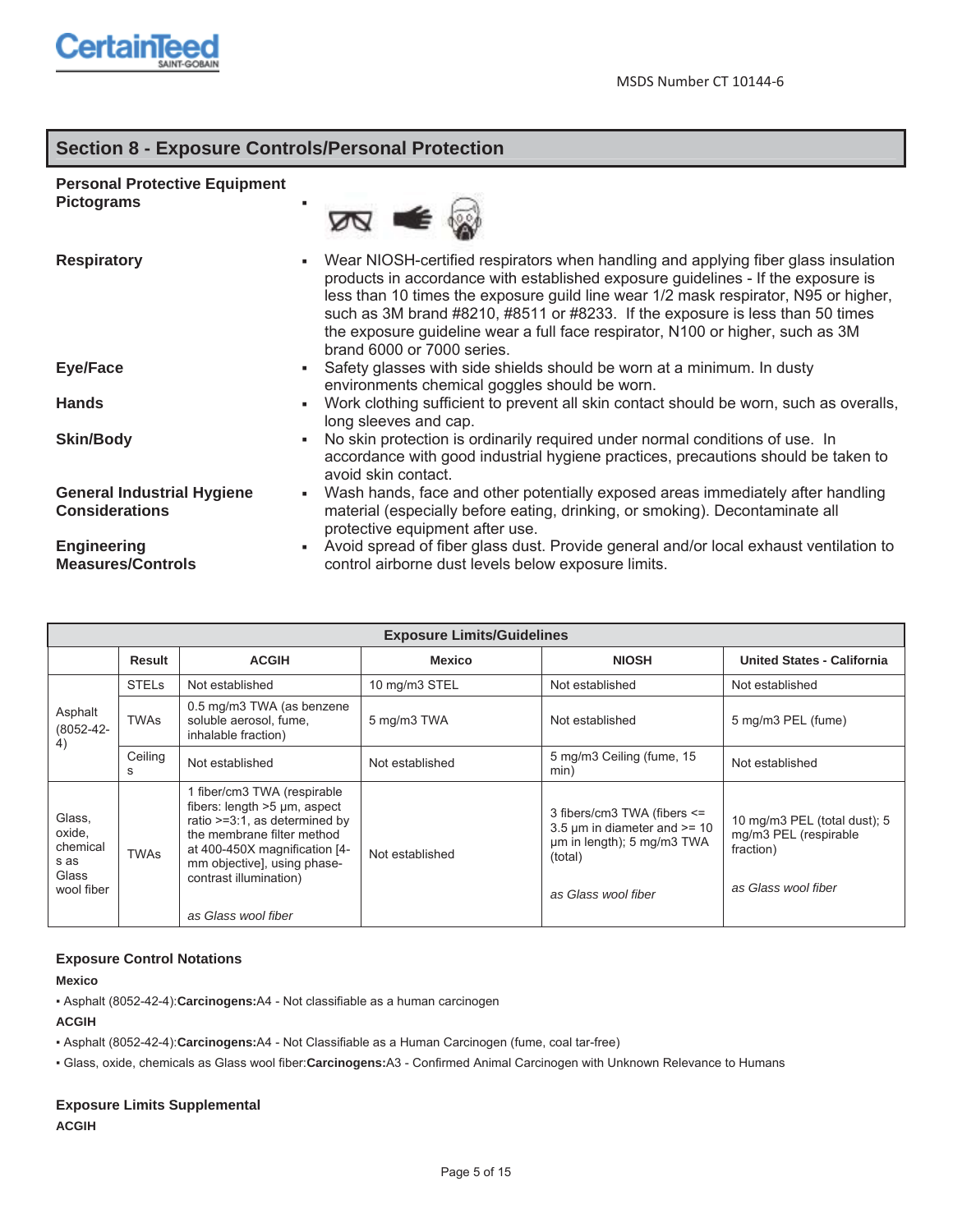

#### **Exposure Limits Supplemental**

ƒ Asphalt (8052-42-4):**BEIs:**Medium: urine Time: end of shift at end of workweek Parameter: 1-Hydroxypyrene with hydrolysis (nonquantitative)**| TLV Basis - Critical Effects:**eye and upper respiratory tract irritation (fume)

# **Section 9 - Physical and Chemical Properties**

## **Physical Form The Solid Solid**

- 
- Appearance/Description **Fibers** assembled into blankets or loose fill. The blankets may be faced with kraft, aluminum foil or other facings.

| Color: Tan                                       |                                | <b>Odor</b> : Faint sweet odor. |            |  |
|--------------------------------------------------|--------------------------------|---------------------------------|------------|--|
| Taste: No data available.<br>Odor Threshold: NDA |                                |                                 |            |  |
| <b>Boiling Point:</b>                            | <b>NDA</b>                     | <b>Vapor Pressure:</b>          | <b>NDA</b> |  |
| <b>Melting Point:</b>                            | 2200 F(1204.4444 C)            | <b>Vapor Density:</b>           | <b>NDA</b> |  |
| <b>Specific Gravity:</b>                         | 2.5                            | <b>Evaporation Rate:</b>        | <b>NDA</b> |  |
| Density:                                         | 156.0747 lb(s)/ft <sup>3</sup> | $VOC (Wt.)$ :                   | <b>NDA</b> |  |
| <b>Bulk Density:</b>                             | <b>NDA</b>                     | VOC (Vol.):                     | <b>NDA</b> |  |
| pH:                                              | <b>NDA</b>                     | Volatiles (Wt.):                | <b>NDA</b> |  |
| <b>Water Solubility:</b>                         | <b>Slightly Soluble</b>        | <b>Volatiles (Vol.):</b>        | <b>NDA</b> |  |
| <b>Solvent Solubility:</b>                       | <b>NDA</b>                     | <b>Flash Point:</b>             | <b>NDA</b> |  |
| <b>Viscosity:</b>                                | <b>NDA</b>                     | <b>Flash Point Test Type:</b>   | <b>NDA</b> |  |
| <b>Half-Life:</b>                                | <b>NDA</b>                     | UEL:                            | <b>NDA</b> |  |
| <b>Octanol/Water Partition</b><br>coefficient:   | <b>NDA</b>                     | LEL:                            | <b>NDA</b> |  |
| Coefficient of water/oil<br>distribution:        | <b>NDA</b>                     | Autoignition:                   | <b>NDA</b> |  |
| <b>Bioaccumulation Factor:</b>                   | <b>NDA</b>                     | <b>Bioconcentration Factor:</b> | <b>NDA</b> |  |
| <b>Biochemical Oxygen Demand</b><br>BOD/BOD5:    | <b>NDA</b>                     | <b>Chemical Oxygen Demand:</b>  | <b>NDA</b> |  |
| Persistence:                                     | <b>NDA</b>                     | Degradation:                    | <b>NDA</b> |  |

# **Section 10 - Stability and Reactivity**

- 
- **Incompatible Materials Hydrofluoric acid. Hazardous Decomposition Products**
- **Stability Stability Figure 1.5 Stable under normal conditions of use.**<br> **Hazardous Polymerization** Figure Hazardous polymerization not indicated
	- Hazardous polymerization not indicated.
- **Conditions to Avoid the Keep away from heat, ignition sources and incompatible materials.** 
	-
	- Hazardous decomposition may occur generating toxic fumes/vapors, oxides of carbon (COx), oxides of nitrogen (NOx). No data available.

# **Section 11 - Toxicological Information**

Temporary irritation may be observed in the upper respiratory system, eyes, and skin. This product has not been tested as a separate entity. Therefore, the hazards must be evaluated on the basis of the individual ingredients, and those hazards must be assumed to be additive in the absence of complete information.

| <b>Component Name</b>                             | Concentration | <b>CAS</b> | Data                                                          |
|---------------------------------------------------|---------------|------------|---------------------------------------------------------------|
| Acetic acid, vinyl ester, polymer                 | $< 11\%$      | 9003-20-7  | Acute Toxicity: : orl-rat LD50:>25 gm/kg                      |
| Acetic acid ethenyl ester, polymer with<br>ethene | $< 7\%$       | 24937-78-  | Acute Toxicity: ; Ingestion/Oral-Rat LD50 $\cdot$ >2500 mg/kg |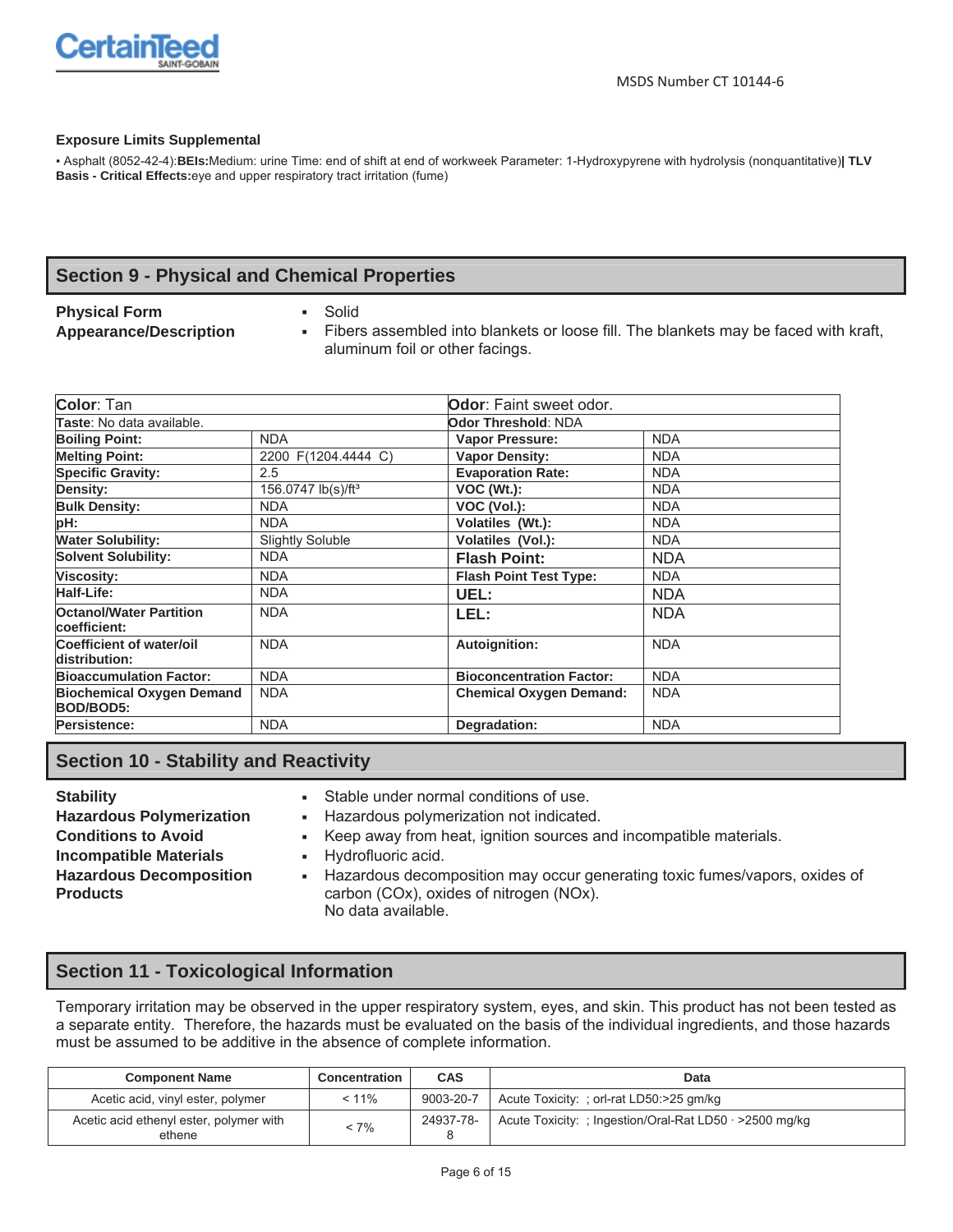

| <b>Component Name</b>   | <b>Concentration</b> | <b>CAS</b> | Data                                                                                                                                                                                                                                                            |
|-------------------------|----------------------|------------|-----------------------------------------------------------------------------------------------------------------------------------------------------------------------------------------------------------------------------------------------------------------|
| Glass, oxide, chemicals | 78% TO 97%           | 65997-17-  | Acute Toxicity: ; ihl-ham TCLo:30 mg/m3/6H/13W-I; ihl-ham TCLo:30<br>mg/m3/6H/78W-I; ihl-rat TCLo:16 mg/m3/6H/13W-I<br>Mutagen: ; mnt-ham:lng 2 ug/cm2; oms-ham:ovr 10 mg/L; oms-hmn:fbr<br>$10 \text{ ma/L}$<br>Tumorigen/Carcinogen: ; imp-rat TDLo:200 mg/kg |
| Asphalt                 | 0% TO 17%            | 8052-42-4  | Acute Toxicity: ; orl-rat LD50:>5000 mg/kg; ihl-rat LC50:>94.4 mg/m3;<br>ihl-rat TCLo:100 mg/m3/6H/14W-I                                                                                                                                                        |

Following a thorough review of all of the medical-scientific data available at a meeting in October 2001, the IARC panel lowered the classification for glass wool insulation fibers from a Group 2B classification ("possibly carcinogenic to humans") to a Group 3 classification ("not classifiable as to carcinogenicity to humans"). According to IARC, there is "no evidence of increased risks of lung cancer or of mesothelioma...from occupational exposures during the manufacture of these materials, and inadequate evidence overall of any cancer risk."

**Key to abbreviations**

TC = Toxic Concentration

LD = Lethal Dose

## **Section 12 - Ecological Information**

| <b>Ecological Fate</b><br><b>Persistence/Degradability</b> | No data available.<br>Binder-coated fiber glass is hydrophobic, therefore, no adverse environmental<br>effects would be expected if this product were accidentally released in the water or<br>soil. No harm to fish or wildlife would be caused by this product. |
|------------------------------------------------------------|-------------------------------------------------------------------------------------------------------------------------------------------------------------------------------------------------------------------------------------------------------------------|
| <b>Bioaccumulation Potential</b>                           | No data available.                                                                                                                                                                                                                                                |
| <b>Mobility in Soil</b>                                    | Binder-coated fiber glass is hydrophobic, therefore, no adverse environmental<br>effects would be expected if this product were accidentally released in the water or<br>soil. No harm to fish or wildlife would be caused by this product.                       |

This product is not manufactured with, nor does it contain any Class I Ozone depleting chemicals as defined by EPA in Title VI of the Clean Air Act Amendments of 1990 40 CFR Part 82, Protection of Stratospheric Ozone. This product is not classified as a hazardous air pollutant in Title III Clean Air Act of 1990. CertainTeed's residential fiber glass insulation batts meet GREENGUARD Emission Standards. CertainTeed's certification confirms compliance with GREENGUARD Emission Standards, which are based on criteria used by the State of Washington, the U.S. Environmental Protection Agency (EPA), OSHA and the World Health Organization for total particulate and Volatile Organic Compounds (VOC) emissions, including formaldehyde. Additionally, CertainTeed's residential fiber glass insulation products meet the following emission criteria: California Section CA1350 material specification for schools and offices; OSHA Purchase Specification; State of Washington; EPA; and Proposed State of California. CertainTeed's residential fiber glass insulations also meet the EPA Recovered Material Guideline for recycled content.

# **Section 13 - Disposal Considerations Product Example 2 Figure 1** Dispose of waste material in an approved landfill in accordance with federal, state, and local regulations. If you are unsure of the regulations, contact your Public Health Department, or the local office of the Environmental Protection Agency (EPA). See Section 7 for Handling Procedures; see Section 8 for Personal Protective Equipment recommendations. **Packaging** No data available. No data available.

## **Section 14 - Transportation Information**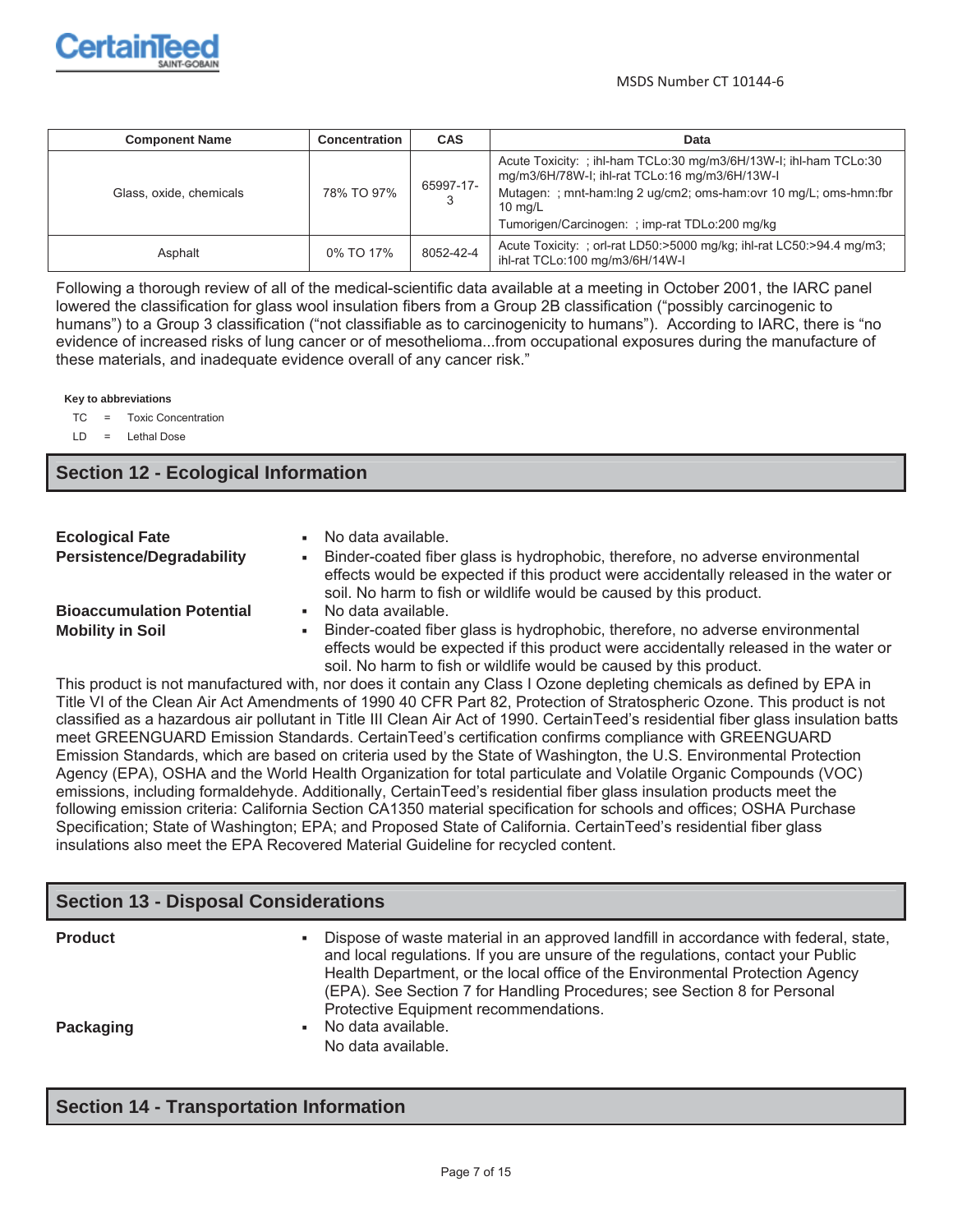

- **DOT United States Department of Transportation Shipping Name:**Not Regulated
- **TDG Canada Transport of Dangerous Goods Shipping Name:**Not Regulated
- **IMO/IMDG –International Maritime Transport Shipping Name:**Not Regulated

# **Section 15 - Regulatory Information**

**SARA Hazard Classifications 12 Acute, Chronic** 

| <b>State Right To Know</b>                                                                                                   |            |           |           |           |  |
|------------------------------------------------------------------------------------------------------------------------------|------------|-----------|-----------|-----------|--|
| <b>Component</b>                                                                                                             | <b>CAS</b> | <b>MA</b> | <b>NJ</b> | <b>PA</b> |  |
| Mineral oil, petroleum distillates,<br>solvent-dewaxed heavy paraffinic<br>(severe solvent-refiningand/or<br>hydrotreatment) | 64742-65-0 | No        | <b>No</b> | No        |  |
| Acetic acid, vinyl ester, polymer                                                                                            | 9003-20-7  | <b>No</b> | <b>No</b> | <b>No</b> |  |
| Acetic acid ethenyl ester, polymer<br>with ethene                                                                            | 24937-78-8 | <b>No</b> | <b>No</b> | <b>No</b> |  |
| Glass, oxide, chemicals                                                                                                      | 65997-17-3 | Yes       | <b>No</b> | Yes       |  |
| Asphalt                                                                                                                      | 8052-42-4  | Yes       | Yes       | Yes       |  |
| Proprietary                                                                                                                  | <b>NDA</b> | <b>No</b> | <b>No</b> | <b>No</b> |  |
| Hydrotreated heavy paraffinic<br>petroleum distillate (highly refined)                                                       | 64742-54-7 | <b>No</b> | <b>No</b> | No        |  |

| <b>Inventory</b>                                                                                                             |            |                   |                    |             |  |  |
|------------------------------------------------------------------------------------------------------------------------------|------------|-------------------|--------------------|-------------|--|--|
| <b>Component</b>                                                                                                             | <b>CAS</b> | <b>Canada DSL</b> | <b>Canada NDSL</b> | <b>TSCA</b> |  |  |
| Mineral oil, petroleum distillates,<br>solvent-dewaxed heavy paraffinic<br>(severe solvent-refiningand/or<br>hydrotreatment) | 64742-65-0 | Yes               | <b>No</b>          | Yes         |  |  |
| Acetic acid, vinyl ester, polymer                                                                                            | 9003-20-7  | Yes               | <b>No</b>          | Yes         |  |  |
| Acetic acid ethenyl ester, polymer<br>with ethene                                                                            | 24937-78-8 | Yes               | <b>No</b>          | Yes         |  |  |
| Glass, oxide, chemicals                                                                                                      | 65997-17-3 | Yes               | <b>No</b>          | Yes         |  |  |
| Asphalt                                                                                                                      | 8052-42-4  | Yes               | <b>No</b>          | Yes         |  |  |
| Proprietary                                                                                                                  | <b>NDA</b> | <b>No</b>         | <b>No</b>          | <b>No</b>   |  |  |
| Hydrotreated heavy paraffinic<br>petroleum distillate (highly refined)                                                       | 64742-54-7 | Yes               | <b>No</b>          | Yes         |  |  |

#### **Canada**

#### **Labor**

#### **Canada - WHMIS - Classifications of Substances**

| • Glass, oxide, chemicals as Glass wool fiber                                                                             |            |                    | Uncontrolled product according to WHMIS<br>classification criteria: D2A |
|---------------------------------------------------------------------------------------------------------------------------|------------|--------------------|-------------------------------------------------------------------------|
| • Mineral oil, petroleum distillates, solvent-dewaxed heavy paraffinic<br>(severe solvent-refining and/or hydrotreatment) | 64742-65-0 | $0.5\%$ TO<br>1.5% | Not Listed                                                              |
| • Acetic acid ethenyl ester, polymer with ethene                                                                          | 24937-78-8 | $< 7\%$            | Not Listed                                                              |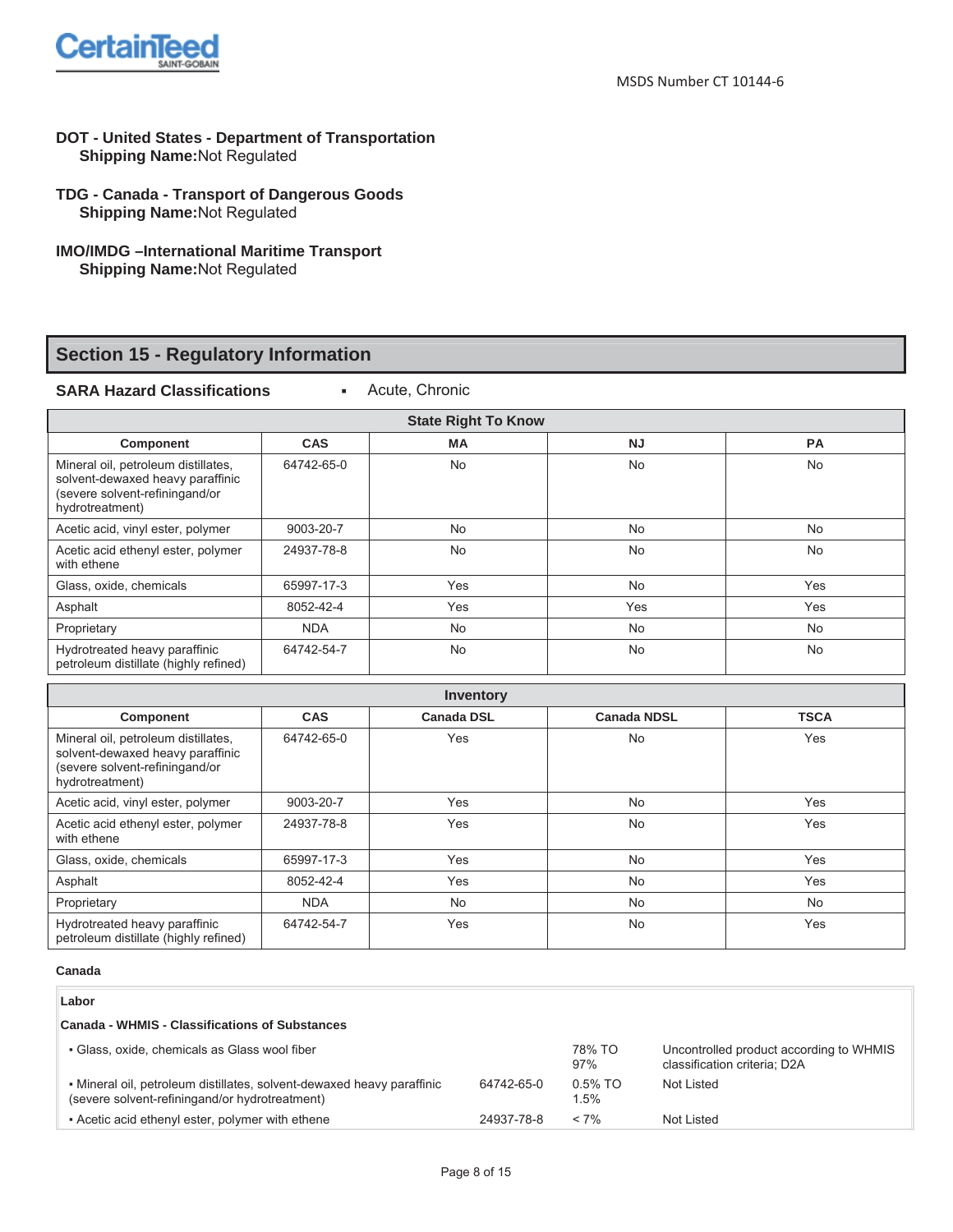

| • Asphalt                                                                                                                 | 8052-42-4  | 0% TO 17%       | Not Listed                                                              |
|---------------------------------------------------------------------------------------------------------------------------|------------|-----------------|-------------------------------------------------------------------------|
| • Hydrotreated heavy paraffinic petroleum distillate (highly refined)                                                     | 64742-54-7 | 0.5% TO<br>1.5% | Not Listed                                                              |
| • Acetic acid, vinyl ester, polymer                                                                                       | 9003-20-7  | < 11%           | Not Listed                                                              |
| · Glass, oxide, chemicals                                                                                                 |            | 78% TO<br>97%   | Uncontrolled product according to WHMIS<br>classification criteria; D2A |
| Canada - WHMIS - Ingredient Disclosure List                                                                               |            |                 |                                                                         |
| • Glass, oxide, chemicals as Glass wool fiber                                                                             |            | 78% TO 97%      | <b>Not Listed</b>                                                       |
| · Mineral oil, petroleum distillates, solvent-dewaxed heavy paraffinic<br>(severe solvent-refining and/or hydrotreatment) | 64742-65-0 | 0.5% TO<br>1.5% | Not Listed                                                              |
| - Acetic acid ethenyl ester, polymer with ethene                                                                          | 24937-78-8 | $< 7\%$         | <b>Not Listed</b>                                                       |
| • Asphalt                                                                                                                 | 8052-42-4  | 0% TO 17%       | <b>Not Listed</b>                                                       |
| . Hydrotreated heavy paraffinic petroleum distillate (highly refined)                                                     | 64742-54-7 | 0.5% TO<br>1.5% | <b>Not Listed</b>                                                       |
| • Acetic acid, vinyl ester, polymer                                                                                       | 9003-20-7  | < 11%           | <b>Not Listed</b>                                                       |
| · Glass, oxide, chemicals                                                                                                 | 65997-17-3 | 78% TO 97%      | <b>Not Listed</b>                                                       |
| <b>Environment</b>                                                                                                        |            |                 |                                                                         |
| Canada - CEPA - Priority Substances List                                                                                  |            |                 |                                                                         |
| • Glass, oxide, chemicals as Glass wool fiber                                                                             |            | 78% TO 97%      | <b>Not Listed</b>                                                       |
| · Mineral oil, petroleum distillates, solvent-dewaxed heavy paraffinic<br>(severe solvent-refiningand/or hydrotreatment)  | 64742-65-0 | 0.5% TO<br>1.5% | Not Listed                                                              |
| - Acetic acid ethenyl ester, polymer with ethene                                                                          | 24937-78-8 | $< 7\%$         | <b>Not Listed</b>                                                       |
| • Asphalt                                                                                                                 | 8052-42-4  | 0% TO 17%       | <b>Not Listed</b>                                                       |
| . Hydrotreated heavy paraffinic petroleum distillate (highly refined)                                                     | 64742-54-7 | 0.5% TO<br>1.5% | <b>Not Listed</b>                                                       |
| • Acetic acid, vinyl ester, polymer                                                                                       | 9003-20-7  | < 11%           | <b>Not Listed</b>                                                       |
| · Glass, oxide, chemicals                                                                                                 | 65997-17-3 | 78% TO 97%      | <b>Not Listed</b>                                                       |
| <b>Canada British Columbia</b>                                                                                            |            |                 |                                                                         |
| <b>Environment</b>                                                                                                        |            |                 |                                                                         |
| Canada - British Columbia - Ozone Depleting Substances                                                                    |            |                 |                                                                         |
| • Glass, oxide, chemicals as Glass wool fiber                                                                             |            | 78% TO 97%      | <b>Not Listed</b>                                                       |
| · Mineral oil, petroleum distillates, solvent-dewaxed heavy paraffinic<br>(severe solvent-refiningand/or hydrotreatment)  | 64742-65-0 | 0.5% TO<br>1.5% | <b>Not Listed</b>                                                       |
| - Acetic acid ethenyl ester, polymer with ethene                                                                          | 24937-78-8 | $< 7\%$         | <b>Not Listed</b>                                                       |
| • Asphalt                                                                                                                 | 8052-42-4  | 0% TO 17%       | <b>Not Listed</b>                                                       |
| . Hydrotreated heavy paraffinic petroleum distillate (highly refined)                                                     | 64742-54-7 | 0.5% TO<br>1.5% | Not Listed                                                              |
| • Acetic acid, vinyl ester, polymer                                                                                       | 9003-20-7  | < 11%           | Not Listed                                                              |
| · Glass, oxide, chemicals                                                                                                 | 65997-17-3 | 78% TO 97%      | <b>Not Listed</b>                                                       |
| Canada Manitoba                                                                                                           |            |                 |                                                                         |
| <b>Environment</b>                                                                                                        |            |                 |                                                                         |
| Canada - Manitoba - Ozone Depleting Substances and Other Halocarbons - Class 1                                            |            |                 |                                                                         |
| · Glass, oxide, chemicals as Glass wool fiber                                                                             |            | 78% TO 97%      | <b>Not Listed</b>                                                       |
| • Mineral oil, petroleum distillates, solvent-dewaxed heavy paraffinic<br>(severe solvent-refining and/or hydrotreatment) | 64742-65-0 | 0.5% TO<br>1.5% | Not Listed                                                              |
| - Acetic acid ethenyl ester, polymer with ethene                                                                          | 24937-78-8 | $< 7\%$         | Not Listed                                                              |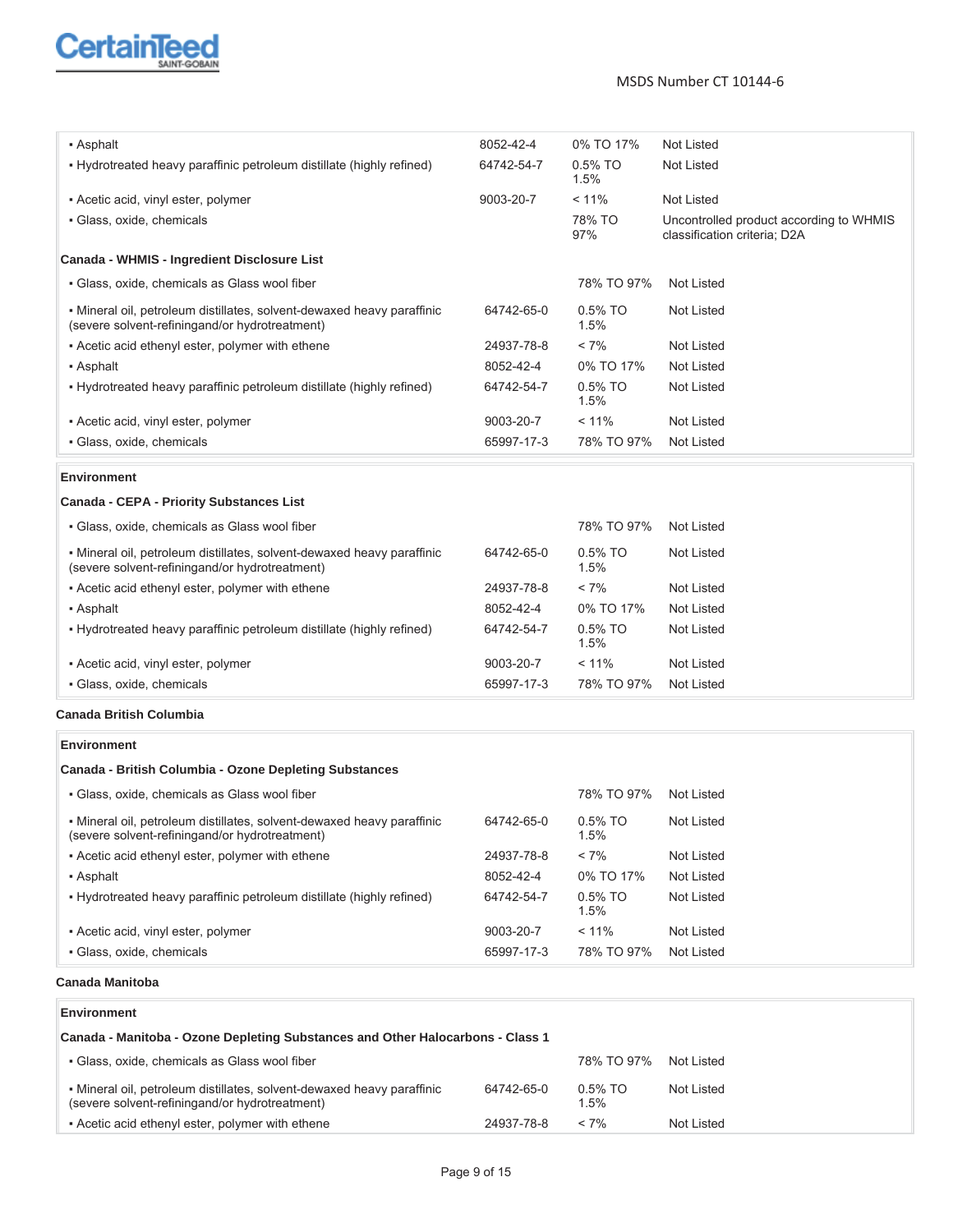

#### MSDS Number CT 10144-6

| • Asphalt                                                                                                                 | 8052-42-4  | 0% TO 17%             | Not Listed |
|---------------------------------------------------------------------------------------------------------------------------|------------|-----------------------|------------|
| • Hydrotreated heavy paraffinic petroleum distillate (highly refined)                                                     | 64742-54-7 | $0.5\%$ TO<br>$1.5\%$ | Not Listed |
| • Acetic acid, vinyl ester, polymer                                                                                       | 9003-20-7  | $< 11\%$              | Not Listed |
| • Glass, oxide, chemicals                                                                                                 | 65997-17-3 | 78% TO 97%            | Not Listed |
| Canada - Manitoba - Ozone Depleting Substances and Other Halocarbons - Class 2                                            |            |                       |            |
| • Glass, oxide, chemicals as Glass wool fiber                                                                             |            | 78% TO 97%            | Not Listed |
| • Mineral oil, petroleum distillates, solvent-dewaxed heavy paraffinic<br>(severe solvent-refining and/or hydrotreatment) | 64742-65-0 | $0.5\%$ TO<br>1.5%    | Not Listed |
| • Acetic acid ethenyl ester, polymer with ethene                                                                          | 24937-78-8 | $< 7\%$               | Not Listed |
| • Asphalt                                                                                                                 | 8052-42-4  | 0% TO 17%             | Not Listed |
| . Hydrotreated heavy paraffinic petroleum distillate (highly refined)                                                     | 64742-54-7 | $0.5\%$ TO<br>1.5%    | Not Listed |
| • Acetic acid, vinyl ester, polymer                                                                                       | 9003-20-7  | $< 11\%$              | Not Listed |
| · Glass, oxide, chemicals                                                                                                 | 65997-17-3 | 78% TO 97%            | Not Listed |

## **Canada Nova Scotia**

### **Environment**

## **Canada - Nova Scotia - Ozone Layer Protection Regulations**

| · Glass, oxide, chemicals                                                                                                 | 65997-17-3 | 78% TO 97%         | Not Listed |
|---------------------------------------------------------------------------------------------------------------------------|------------|--------------------|------------|
| • Acetic acid, vinyl ester, polymer                                                                                       | 9003-20-7  | $< 11\%$           | Not Listed |
| • Hydrotreated heavy paraffinic petroleum distillate (highly refined)                                                     | 64742-54-7 | $0.5\%$ TO<br>1.5% | Not Listed |
| • Asphalt                                                                                                                 | 8052-42-4  | 0% TO 17%          | Not Listed |
| • Acetic acid ethenyl ester, polymer with ethene                                                                          | 24937-78-8 | $< 7\%$            | Not Listed |
| • Mineral oil, petroleum distillates, solvent-dewaxed heavy paraffinic<br>(severe solvent-refining and/or hydrotreatment) | 64742-65-0 | $0.5\%$ TO<br>1.5% | Not Listed |
| • Glass, oxide, chemicals as Glass wool fiber                                                                             |            | 78% TO 97%         | Not Listed |

#### **Canada Ontario**

#### **Environment**

### **Canada - Ontario - Airborne Contaminant Reporting - Table 2A**

| • Glass, oxide, chemicals as Glass wool fiber                                                                             |            | 78% TO 97%         | <b>Not Listed</b> |
|---------------------------------------------------------------------------------------------------------------------------|------------|--------------------|-------------------|
| • Mineral oil, petroleum distillates, solvent-dewaxed heavy paraffinic<br>(severe solvent-refining and/or hydrotreatment) | 64742-65-0 | $0.5\%$ TO<br>1.5% | Not Listed        |
| - Acetic acid ethenyl ester, polymer with ethene                                                                          | 24937-78-8 | $< 7\%$            | Not Listed        |
| • Asphalt                                                                                                                 | 8052-42-4  | 0% TO 17%          | Not Listed        |
| . Hydrotreated heavy paraffinic petroleum distillate (highly refined)                                                     | 64742-54-7 | $0.5\%$ TO<br>1.5% | Not Listed        |
| • Acetic acid, vinyl ester, polymer                                                                                       | 9003-20-7  | $< 11\%$           | Not Listed        |
| • Glass, oxide, chemicals                                                                                                 | 65997-17-3 | 78% TO 97%         | Not Listed        |
| Canada - Ontario - Airborne Contaminant Reporting - Table 2B                                                              |            |                    |                   |
| • Glass, oxide, chemicals as Glass wool fiber                                                                             |            | 78% TO 97%         | Not Listed        |
| • Mineral oil, petroleum distillates, solvent-dewaxed heavy paraffinic<br>(severe solvent-refiningand/or hydrotreatment)  | 64742-65-0 | $0.5\%$ TO<br>1.5% | Not Listed        |
| • Acetic acid ethenyl ester, polymer with ethene                                                                          | 24937-78-8 | $< 7\%$            | Not Listed        |
| • Asphalt                                                                                                                 | 8052-42-4  | 0% TO 17%          | Not Listed        |
| • Hydrotreated heavy paraffinic petroleum distillate (highly refined)                                                     | 64742-54-7 | $0.5\%$ TO<br>1.5% | Not Listed        |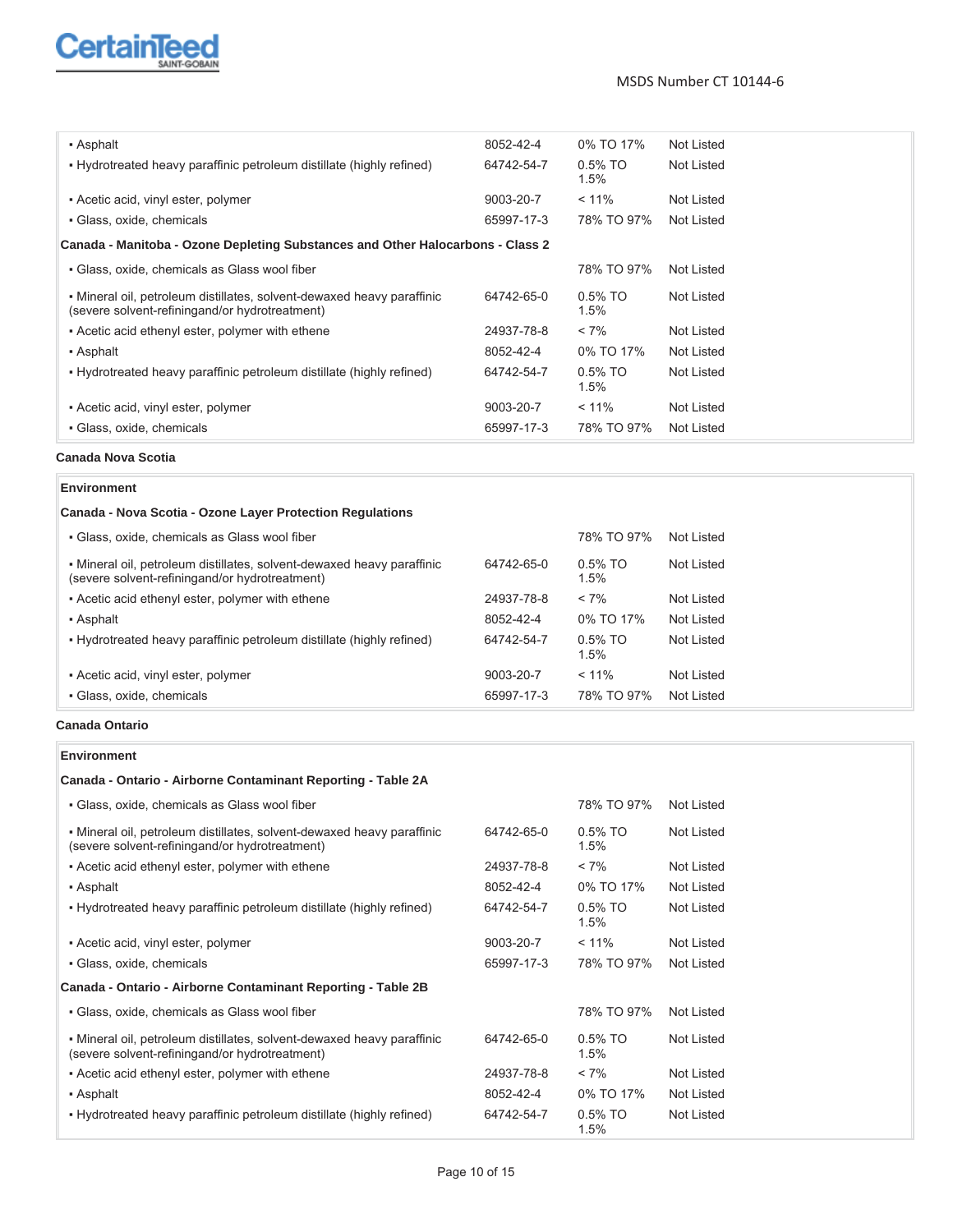

| • Acetic acid, vinyl ester, polymer                                                                                       | 9003-20-7  | < 11%           | Not Listed        |
|---------------------------------------------------------------------------------------------------------------------------|------------|-----------------|-------------------|
| · Glass, oxide, chemicals                                                                                                 | 65997-17-3 | 78% TO 97%      | <b>Not Listed</b> |
| Canada - Ontario - Ozone Depleting Substances - Solvents - Class 1                                                        |            |                 |                   |
| • Glass, oxide, chemicals as Glass wool fiber                                                                             |            | 78% TO 97%      | <b>Not Listed</b> |
| • Mineral oil, petroleum distillates, solvent-dewaxed heavy paraffinic<br>(severe solvent-refining and/or hydrotreatment) | 64742-65-0 | 0.5% TO<br>1.5% | <b>Not Listed</b> |
| - Acetic acid ethenyl ester, polymer with ethene                                                                          | 24937-78-8 | $< 7\%$         | <b>Not Listed</b> |
| • Asphalt                                                                                                                 | 8052-42-4  | 0% TO 17%       | <b>Not Listed</b> |
| . Hydrotreated heavy paraffinic petroleum distillate (highly refined)                                                     | 64742-54-7 | 0.5% TO<br>1.5% | <b>Not Listed</b> |
| • Acetic acid, vinyl ester, polymer                                                                                       | 9003-20-7  | < 11%           | <b>Not Listed</b> |
| • Glass, oxide, chemicals                                                                                                 | 65997-17-3 | 78% TO 97%      | <b>Not Listed</b> |
| Canada - Ontario - Ozone Depleting Substances - Solvents - Class 2                                                        |            |                 |                   |
| · Glass, oxide, chemicals as Glass wool fiber                                                                             |            | 78% TO 97%      | <b>Not Listed</b> |
| • Mineral oil, petroleum distillates, solvent-dewaxed heavy paraffinic<br>(severe solvent-refining and/or hydrotreatment) | 64742-65-0 | 0.5% TO<br>1.5% | <b>Not Listed</b> |
| - Acetic acid ethenyl ester, polymer with ethene                                                                          | 24937-78-8 | $< 7\%$         | <b>Not Listed</b> |
| • Asphalt                                                                                                                 | 8052-42-4  | 0% TO 17%       | <b>Not Listed</b> |
| . Hydrotreated heavy paraffinic petroleum distillate (highly refined)                                                     | 64742-54-7 | 0.5% TO<br>1.5% | <b>Not Listed</b> |
| - Acetic acid, vinyl ester, polymer                                                                                       | 9003-20-7  | < 11%           | <b>Not Listed</b> |
| · Glass, oxide, chemicals                                                                                                 | 65997-17-3 | 78% TO 97%      | Not Listed        |
| Canada - Ontario - Ozone Depleting Substances - Solvents - Class 3                                                        |            |                 |                   |
| · Glass, oxide, chemicals as Glass wool fiber                                                                             |            | 78% TO 97%      | <b>Not Listed</b> |
| • Mineral oil, petroleum distillates, solvent-dewaxed heavy paraffinic<br>(severe solvent-refiningand/or hydrotreatment)  | 64742-65-0 | 0.5% TO<br>1.5% | <b>Not Listed</b> |
| - Acetic acid ethenyl ester, polymer with ethene                                                                          | 24937-78-8 | $< 7\%$         | Not Listed        |
| • Asphalt                                                                                                                 | 8052-42-4  | 0% TO 17%       | Not Listed        |
| . Hydrotreated heavy paraffinic petroleum distillate (highly refined)                                                     | 64742-54-7 | 0.5% TO<br>1.5% | <b>Not Listed</b> |
| • Acetic acid, vinyl ester, polymer                                                                                       | 9003-20-7  | < 11%           | <b>Not Listed</b> |
| · Glass, oxide, chemicals                                                                                                 | 65997-17-3 | 78% TO 97%      | Not Listed        |

#### **Canada Yukon**

#### **Environment Canada - Yukon - Ozone Depleting Substances and Other Halocarbons** ƒ Glass, oxide, chemicals as Glass wool fiber 78% TO 97% Not Listed ƒ Mineral oil, petroleum distillates, solvent-dewaxed heavy paraffinic (severe solvent-refiningand/or hydrotreatment) 64742-65-0 0.5% TO 1.5% Not Listed ƒ Acetic acid ethenyl ester, polymer with ethene 24937-78-8 < 7% Not Listed ƒ Asphalt 8052-42-4 0% TO 17% Not Listed ƒ Hydrotreated heavy paraffinic petroleum distillate (highly refined) 64742-54-7 0.5% TO 1.5% Not Listed ƒ Acetic acid, vinyl ester, polymer 9003-20-7 < 11% Not Listed ƒ Glass, oxide, chemicals 65997-17-3 78% TO 97% Not Listed **Mexico**

- 
- **Other**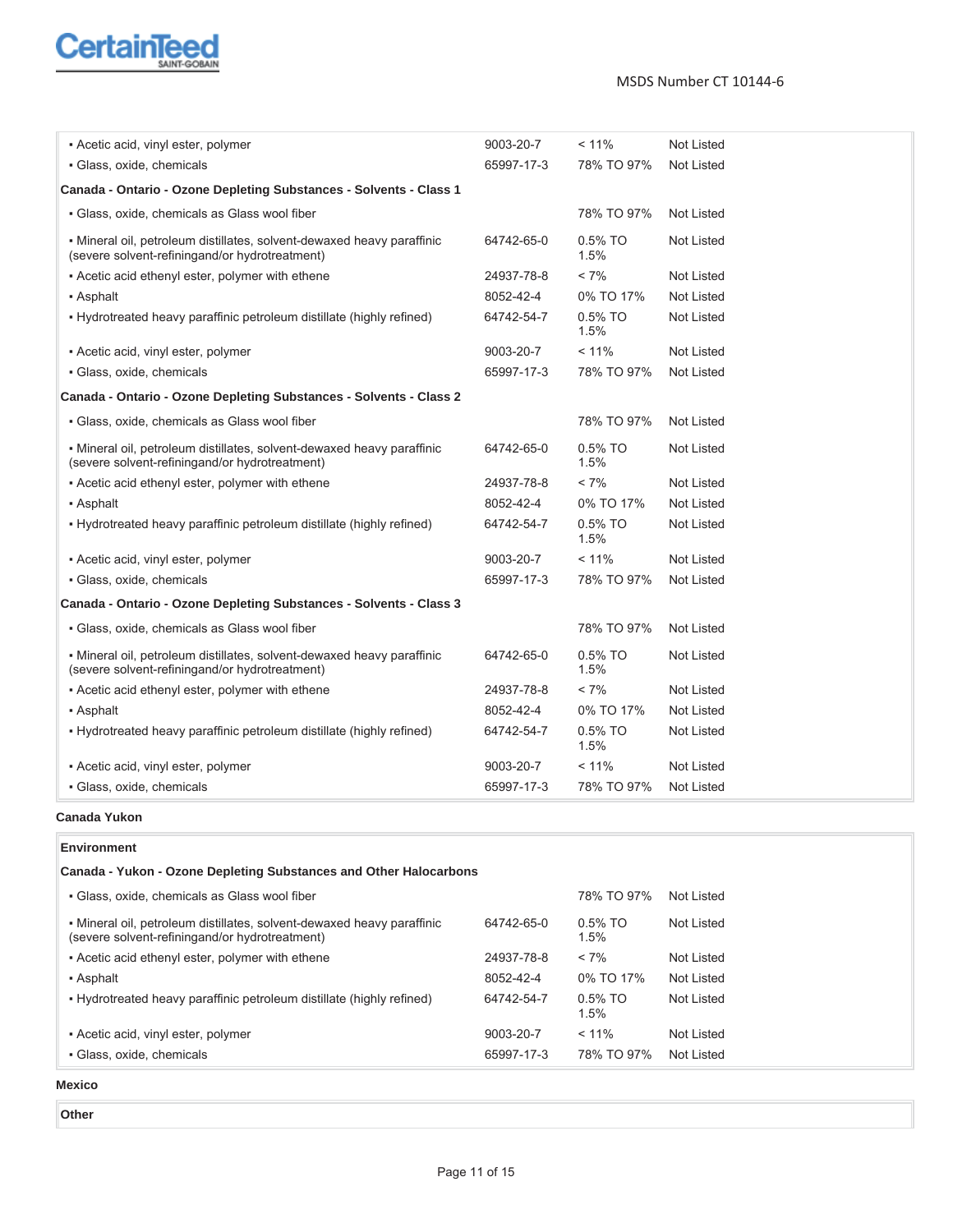

#### **Mexico - Hazard Classifications**

| • Glass, oxide, chemicals as Glass wool fiber                                                                            |            | 78% TO 97%         | Not Listed        |
|--------------------------------------------------------------------------------------------------------------------------|------------|--------------------|-------------------|
| • Mineral oil, petroleum distillates, solvent-dewaxed heavy paraffinic<br>(severe solvent-refiningand/or hydrotreatment) | 64742-65-0 | $0.5\%$ TO<br>1.5% | Not Listed        |
| - Acetic acid ethenyl ester, polymer with ethene                                                                         | 24937-78-8 | $< 7\%$            | Not Listed        |
| • Asphalt                                                                                                                | 8052-42-4  | 0% TO 17%          | <b>Not Listed</b> |
| . Hydrotreated heavy paraffinic petroleum distillate (highly refined)                                                    | 64742-54-7 | $0.5\%$ TO<br>1.5% | Not Listed        |
| • Acetic acid, vinyl ester, polymer                                                                                      | 9003-20-7  | $< 11\%$           | Not Listed        |
| · Glass, oxide, chemicals                                                                                                | 65997-17-3 | 78% TO 97%         | Not Listed        |
| <b>Mexico - Regulated Substances</b>                                                                                     |            |                    |                   |
| • Glass, oxide, chemicals as Glass wool fiber                                                                            |            | 78% TO 97%         | Not Listed        |
| • Mineral oil, petroleum distillates, solvent-dewaxed heavy paraffinic<br>(severe solvent-refiningand/or hydrotreatment) | 64742-65-0 | $0.5\%$ TO<br>1.5% | Not Listed        |
| - Acetic acid ethenyl ester, polymer with ethene                                                                         | 24937-78-8 | $< 7\%$            | Not Listed        |
| • Asphalt                                                                                                                | 8052-42-4  | 0% TO 17%          | <b>Not Listed</b> |
| . Hydrotreated heavy paraffinic petroleum distillate (highly refined)                                                    | 64742-54-7 | $0.5\%$ TO<br>1.5% | Not Listed        |
| • Acetic acid, vinyl ester, polymer                                                                                      | 9003-20-7  | $< 11\%$           | Not Listed        |
| • Glass, oxide, chemicals                                                                                                | 65997-17-3 | 78% TO 97%         | Not Listed        |

## **United States**

#### **Labor**

| U.S. - OSHA - Process Safety Management - Highly Hazardous Chemicals                                                      |            |                    |                   |
|---------------------------------------------------------------------------------------------------------------------------|------------|--------------------|-------------------|
| • Glass, oxide, chemicals as Glass wool fiber                                                                             |            | 78% TO 97%         | Not Listed        |
| • Mineral oil, petroleum distillates, solvent-dewaxed heavy paraffinic<br>(severe solvent-refining and/or hydrotreatment) | 64742-65-0 | $0.5\%$ TO<br>1.5% | Not Listed        |
| - Acetic acid ethenyl ester, polymer with ethene                                                                          | 24937-78-8 | $< 7\%$            | Not Listed        |
| • Asphalt                                                                                                                 | 8052-42-4  | 0% TO 17%          | <b>Not Listed</b> |
| • Hydrotreated heavy paraffinic petroleum distillate (highly refined)                                                     | 64742-54-7 | $0.5\%$ TO<br>1.5% | Not Listed        |
| • Acetic acid, vinyl ester, polymer                                                                                       | 9003-20-7  | $< 11\%$           | <b>Not Listed</b> |
| · Glass, oxide, chemicals                                                                                                 | 65997-17-3 | 78% TO 97%         | Not Listed        |
| U.S. - OSHA - Specifically Regulated Chemicals                                                                            |            |                    |                   |
| · Glass, oxide, chemicals as Glass wool fiber                                                                             |            | 78% TO 97%         | <b>Not Listed</b> |
| • Mineral oil, petroleum distillates, solvent-dewaxed heavy paraffinic<br>(severe solvent-refiningand/or hydrotreatment)  | 64742-65-0 | $0.5\%$ TO<br>1.5% | Not Listed        |
| • Acetic acid ethenyl ester, polymer with ethene                                                                          | 24937-78-8 | $< 7\%$            | <b>Not Listed</b> |
| • Asphalt                                                                                                                 | 8052-42-4  | 0% TO 17%          | <b>Not Listed</b> |
| . Hydrotreated heavy paraffinic petroleum distillate (highly refined)                                                     | 64742-54-7 | $0.5\%$ TO<br>1.5% | Not Listed        |
| • Acetic acid, vinyl ester, polymer                                                                                       | 9003-20-7  | $< 11\%$           | <b>Not Listed</b> |
| · Glass, oxide, chemicals                                                                                                 | 65997-17-3 | 78% TO 97%         | Not Listed        |

### **Environment**

| U.S. - CAA (Clean Air Act) - 1990 Hazardous Air Pollutants |               |                                                                                                                                                                                      |
|------------------------------------------------------------|---------------|--------------------------------------------------------------------------------------------------------------------------------------------------------------------------------------|
| • Glass, oxide, chemicals as Glass wool fiber              | 78% TO<br>97% | (includes mineral fiber emissions from facilities)<br>manufacturing or processing glass, rock, or slag fibers for<br>other mineral derived fibers] of average diameter 1 um or less) |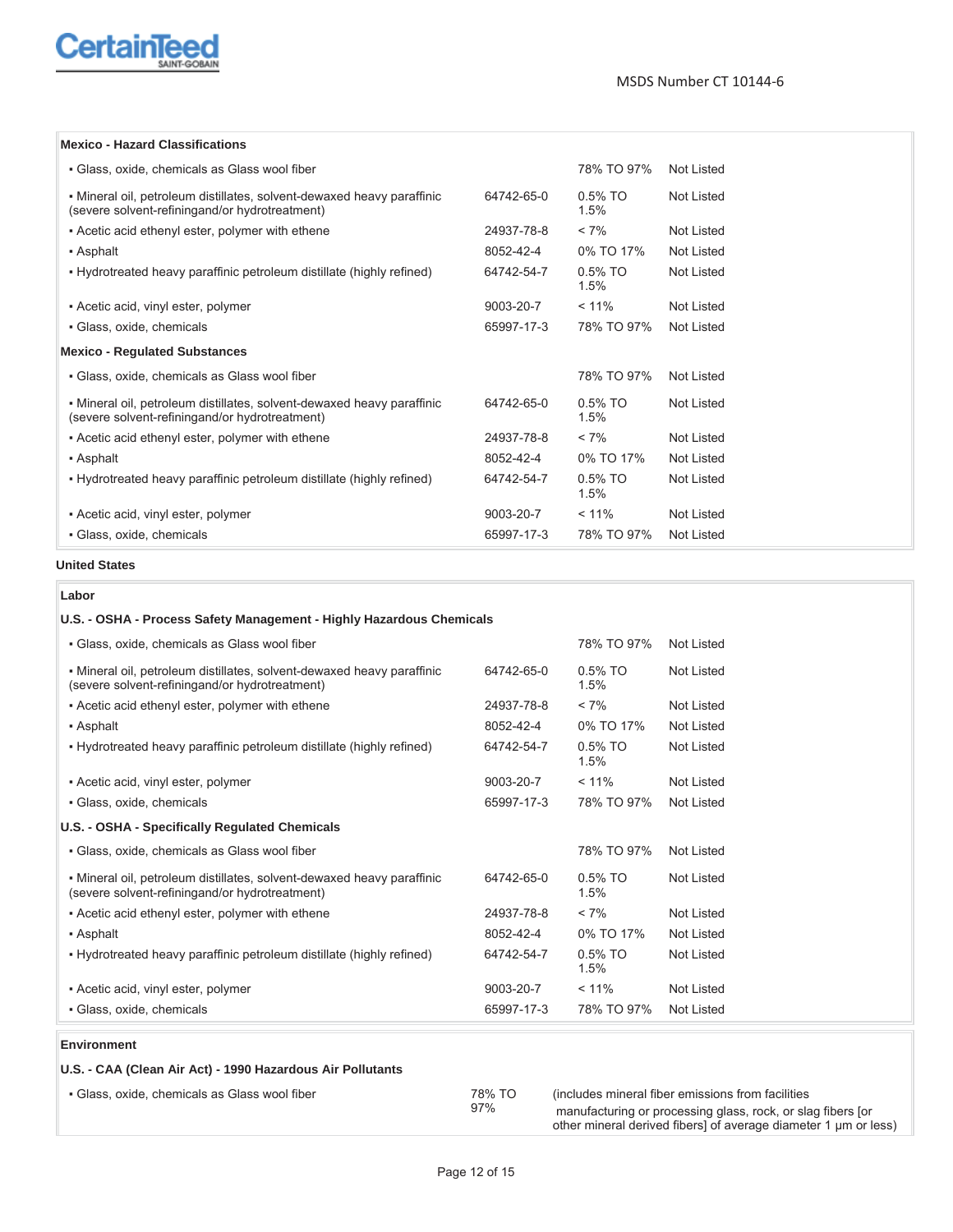

MSDS Number CT 10144-6

| • Mineral oil, petroleum distillates, solvent-dewaxed<br>heavy paraffinic (severe solvent-refining and/or<br>hydrotreatment) | 64742-65-0 | $0.5\%$ TO<br>1.5% | Not Listed                                                                                                                                                                          |
|------------------------------------------------------------------------------------------------------------------------------|------------|--------------------|-------------------------------------------------------------------------------------------------------------------------------------------------------------------------------------|
| • Acetic acid ethenyl ester, polymer with ethene                                                                             | 24937-78-8 | $< 7\%$            | Not Listed                                                                                                                                                                          |
| • Asphalt                                                                                                                    | 8052-42-4  | 0% TO<br>17%       | Not Listed                                                                                                                                                                          |
| . Hydrotreated heavy paraffinic petroleum distillate<br>(highly refined)                                                     | 64742-54-7 | $0.5\%$ TO<br>1.5% | Not Listed                                                                                                                                                                          |
| • Acetic acid, vinyl ester, polymer                                                                                          | 9003-20-7  | $< 11\%$           | Not Listed                                                                                                                                                                          |
| • Glass, oxide, chemicals                                                                                                    |            | 78% TO<br>97%      | (includes mineral fiber emissions from facilities<br>manufacturing or processing glass, rock, or slag fibers for other<br>mineral derived fibers] of average diameter 1 um or less) |

## **U.S. - CERCLA/SARA - Hazardous Substances and their Reportable Quantities**

| • Glass, oxide, chemicals as Glass wool fiber                                                                             |            | 78% TO 97%            | <b>Not Listed</b> |
|---------------------------------------------------------------------------------------------------------------------------|------------|-----------------------|-------------------|
| • Mineral oil, petroleum distillates, solvent-dewaxed heavy paraffinic<br>(severe solvent-refining and/or hydrotreatment) | 64742-65-0 | $0.5\%$ TO<br>1.5%    | Not Listed        |
| • Acetic acid ethenyl ester, polymer with ethene                                                                          | 24937-78-8 | $< 7\%$               | Not Listed        |
| • Asphalt                                                                                                                 | 8052-42-4  | 0% TO 17%             | Not Listed        |
| . Hydrotreated heavy paraffinic petroleum distillate (highly refined)                                                     | 64742-54-7 | $0.5\%$ TO<br>$1.5\%$ | Not Listed        |
| • Acetic acid, vinyl ester, polymer                                                                                       | 9003-20-7  | $< 11\%$              | Not Listed        |
| • Glass, oxide, chemicals                                                                                                 | 65997-17-3 | 78% TO 97%            | Not Listed        |
| U.S. - CERCLA/SARA - Radionuclides and Their Reportable Quantities                                                        |            |                       |                   |
| • Glass, oxide, chemicals as Glass wool fiber                                                                             |            | 78% TO 97%            | Not Listed        |
| • Mineral oil, petroleum distillates, solvent-dewaxed heavy paraffinic<br>(severe solvent-refining and/or hydrotreatment) | 64742-65-0 | $0.5%$ TO<br>1.5%     | Not Listed        |
| • Acetic acid ethenyl ester, polymer with ethene                                                                          | 24937-78-8 | $< 7\%$               | Not Listed        |
| • Asphalt                                                                                                                 | 8052-42-4  | 0% TO 17%             | Not Listed        |
| - Hydrotreated heavy paraffinic petroleum distillate (highly refined)                                                     | 64742-54-7 | $0.5\%$ TO<br>$1.5\%$ | Not Listed        |
| • Acetic acid, vinyl ester, polymer                                                                                       | 9003-20-7  | $< 11\%$              | Not Listed        |
| · Glass, oxide, chemicals                                                                                                 | 65997-17-3 | 78% TO 97%            | Not Listed        |

#### **United States - California**

#### **Environment**

### **U.S. - California - Proposition 65 - Carcinogens List**

| • Glass, oxide, chemicals as Glass wool fiber                                                                                |            | 78% TO 97%      | carcinogen, initial date 7/1/90<br>(airborne particles of respirable size) |
|------------------------------------------------------------------------------------------------------------------------------|------------|-----------------|----------------------------------------------------------------------------|
| • Mineral oil, petroleum distillates, solvent-dewaxed<br>heavy paraffinic (severe solvent-refining and/or<br>hydrotreatment) | 64742-65-0 | $0.5\%$ TO 1.5% | Not Listed                                                                 |
| • Acetic acid ethenyl ester, polymer with ethene                                                                             | 24937-78-8 | $< 7\%$         | Not Listed                                                                 |
| • Asphalt                                                                                                                    | 8052-42-4  | 0% TO 17%       | Not Listed                                                                 |
| . Hydrotreated heavy paraffinic petroleum distillate<br>(highly refined)                                                     | 64742-54-7 | $0.5\%$ TO 1.5% | Not Listed                                                                 |
| • Acetic acid, vinyl ester, polymer                                                                                          | 9003-20-7  | $< 11\%$        | Not Listed                                                                 |
| · Glass, oxide, chemicals                                                                                                    |            | 78% TO 97%      | carcinogen, initial date 7/1/90<br>(airborne particles of respirable size) |
| U.S. - California - Proposition 65 - Developmental Toxicity                                                                  |            |                 |                                                                            |
| • Glass, oxide, chemicals as Glass wool fiber                                                                                |            |                 | 78% TO 97%<br>Not Listed                                                   |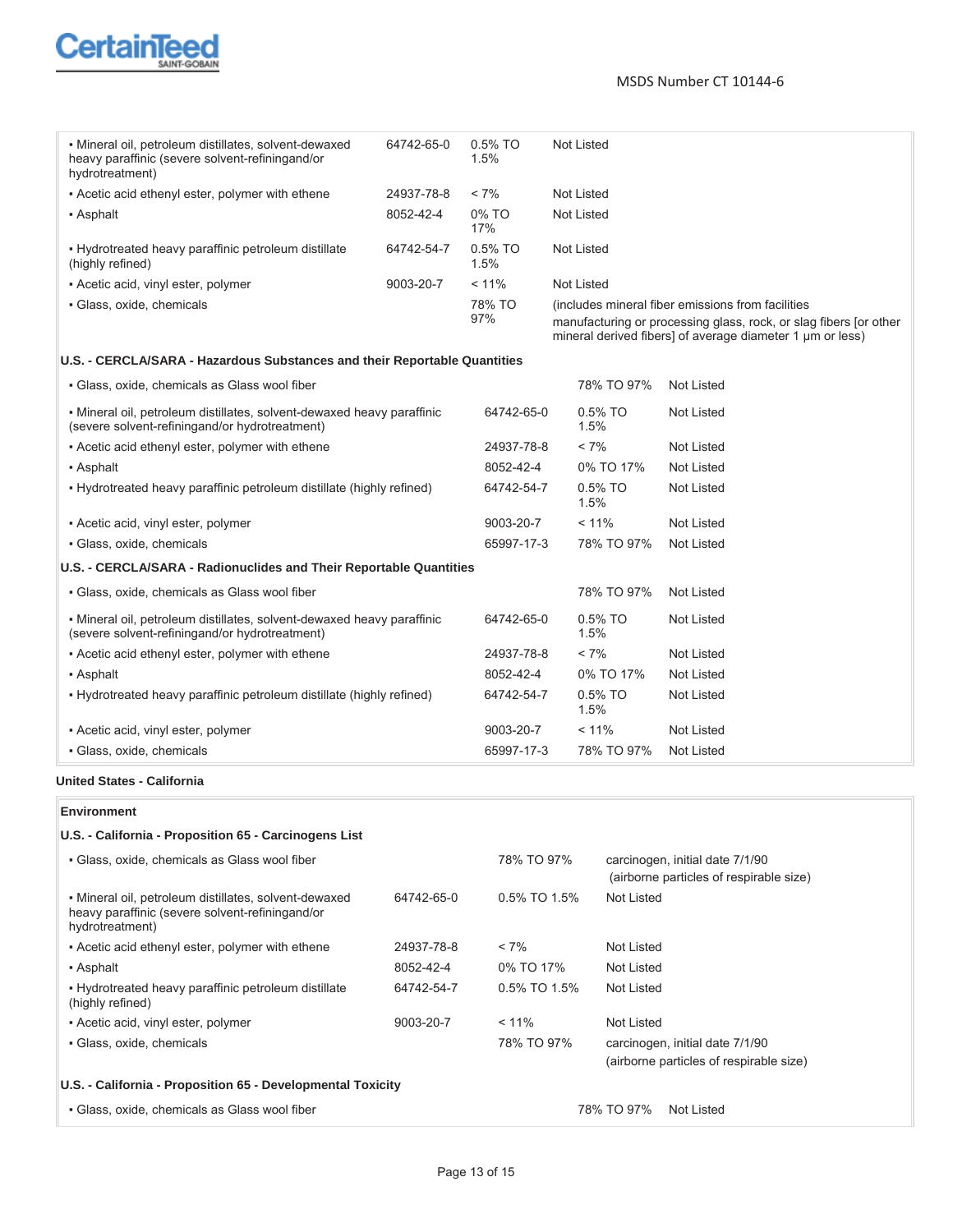

| • Mineral oil, petroleum distillates, solvent-dewaxed heavy paraffinic<br>(severe solvent-refining and/or hydrotreatment) | 64742-65-0 | 0.5% TO<br>1.5% | <b>Not Listed</b> |
|---------------------------------------------------------------------------------------------------------------------------|------------|-----------------|-------------------|
| - Acetic acid ethenyl ester, polymer with ethene                                                                          | 24937-78-8 | $< 7\%$         | <b>Not Listed</b> |
| • Asphalt                                                                                                                 | 8052-42-4  | 0% TO 17%       | <b>Not Listed</b> |
| . Hydrotreated heavy paraffinic petroleum distillate (highly refined)                                                     | 64742-54-7 | 0.5% TO<br>1.5% | Not Listed        |
| • Acetic acid, vinyl ester, polymer                                                                                       | 9003-20-7  | $< 11\%$        | <b>Not Listed</b> |
| · Glass, oxide, chemicals                                                                                                 | 65997-17-3 | 78% TO 97%      | Not Listed        |
| U.S. - California - Proposition 65 - Reproductive Toxicity - Female                                                       |            |                 |                   |
| · Glass, oxide, chemicals as Glass wool fiber                                                                             |            | 78% TO 97%      | Not Listed        |
| • Mineral oil, petroleum distillates, solvent-dewaxed heavy paraffinic<br>(severe solvent-refining and/or hydrotreatment) | 64742-65-0 | 0.5% TO<br>1.5% | <b>Not Listed</b> |
| - Acetic acid ethenyl ester, polymer with ethene                                                                          | 24937-78-8 | $< 7\%$         | <b>Not Listed</b> |
| • Asphalt                                                                                                                 | 8052-42-4  | 0% TO 17%       | Not Listed        |
| . Hydrotreated heavy paraffinic petroleum distillate (highly refined)                                                     | 64742-54-7 | 0.5% TO<br>1.5% | Not Listed        |
| • Acetic acid, vinyl ester, polymer                                                                                       | 9003-20-7  | $< 11\%$        | Not Listed        |
| · Glass, oxide, chemicals                                                                                                 | 65997-17-3 | 78% TO 97%      | Not Listed        |
| U.S. - California - Proposition 65 - Reproductive Toxicity - Male                                                         |            |                 |                   |
| • Glass, oxide, chemicals as Glass wool fiber                                                                             |            | 78% TO 97%      | Not Listed        |
| • Mineral oil, petroleum distillates, solvent-dewaxed heavy paraffinic<br>(severe solvent-refining and/or hydrotreatment) | 64742-65-0 | 0.5% TO<br>1.5% | Not Listed        |
| - Acetic acid ethenyl ester, polymer with ethene                                                                          | 24937-78-8 | $< 7\%$         | <b>Not Listed</b> |
| • Asphalt                                                                                                                 | 8052-42-4  | 0% TO 17%       | <b>Not Listed</b> |
| . Hydrotreated heavy paraffinic petroleum distillate (highly refined)                                                     | 64742-54-7 | 0.5% TO<br>1.5% | Not Listed        |
| • Acetic acid, vinyl ester, polymer                                                                                       | 9003-20-7  | $< 11\%$        | Not Listed        |
|                                                                                                                           |            |                 |                   |

#### **United States - Massachusetts**

## **United States - New Jersey**

#### **United States - Pennsylvania**

**Labor**

| U.S. - Pennsylvania - RTK (Right to Know) - Environmental Hazard List                                                     |            |                       |            |
|---------------------------------------------------------------------------------------------------------------------------|------------|-----------------------|------------|
| • Glass, oxide, chemicals as Glass wool fiber                                                                             |            | 78% TO 97%            | Not Listed |
| • Mineral oil, petroleum distillates, solvent-dewaxed heavy paraffinic<br>(severe solvent-refiningand/or hydrotreatment)  | 64742-65-0 | $0.5\%$ TO<br>$1.5\%$ | Not Listed |
| • Acetic acid ethenyl ester, polymer with ethene                                                                          | 24937-78-8 | $< 7\%$               | Not Listed |
| • Asphalt                                                                                                                 | 8052-42-4  | 0% TO 17%             | Not Listed |
| • Hydrotreated heavy paraffinic petroleum distillate (highly refined)                                                     | 64742-54-7 | $0.5\%$ TO<br>$1.5\%$ | Not Listed |
| • Acetic acid, vinyl ester, polymer                                                                                       | 9003-20-7  | $< 11\%$              | Not Listed |
| • Glass, oxide, chemicals                                                                                                 | 65997-17-3 | 78% TO 97%            | Not Listed |
| U.S. - Pennsylvania - RTK (Right to Know) - Special Hazardous Substances                                                  |            |                       |            |
| • Glass, oxide, chemicals as Glass wool fiber                                                                             |            | 78% TO 97%            | Not Listed |
| • Mineral oil, petroleum distillates, solvent-dewaxed heavy paraffinic<br>(severe solvent-refining and/or hydrotreatment) | 64742-65-0 | $0.5\%$ TO<br>$1.5\%$ | Not Listed |
| • Acetic acid ethenyl ester, polymer with ethene                                                                          | 24937-78-8 | $< 7\%$               | Not Listed |